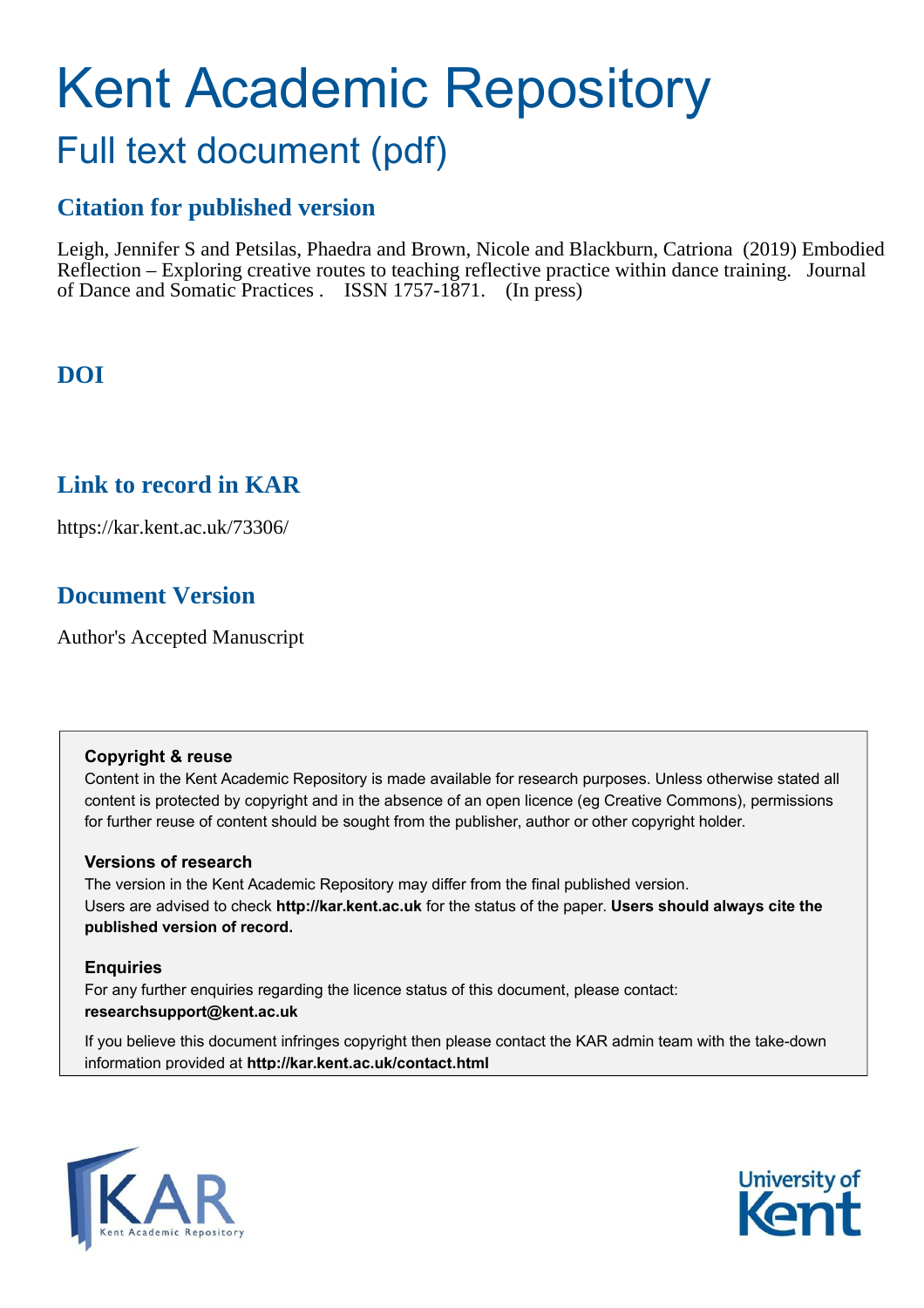## Embodied Reflection – Exploring creative routes to teaching reflective practice within dance training

### Abstract

This paper draws from a collaboration between Rambert School of Dance, University of Kent, and University College London Institute of Education and an anthropological filmmaker. Together we took a creative and embodied approach to teaching reflective practice within a conservatoire to second year dance students. In this paper we explore where this somatically inspired pedagogy sits within dance training. We discuss the nature of reflection for dance training, and in particular consider embodied reflective practice. Finally we offer effective methodologies for drawing out and capturing embodied practice.

Keywords: somatic; pedagogy; creative; film; reflection; reflective practice; dance

In this paper we show how a pedagogical initiative to redesign how reflective practice was taught to undergraduate dance students communicated and captured a somatic embodied experience. We were specifically concerned with the the idea of reflection, rather than a more general approach to somatics (Coogan, 2016). Through a creative and embodied approach to training in reflection, we were able to allow student dancers to be more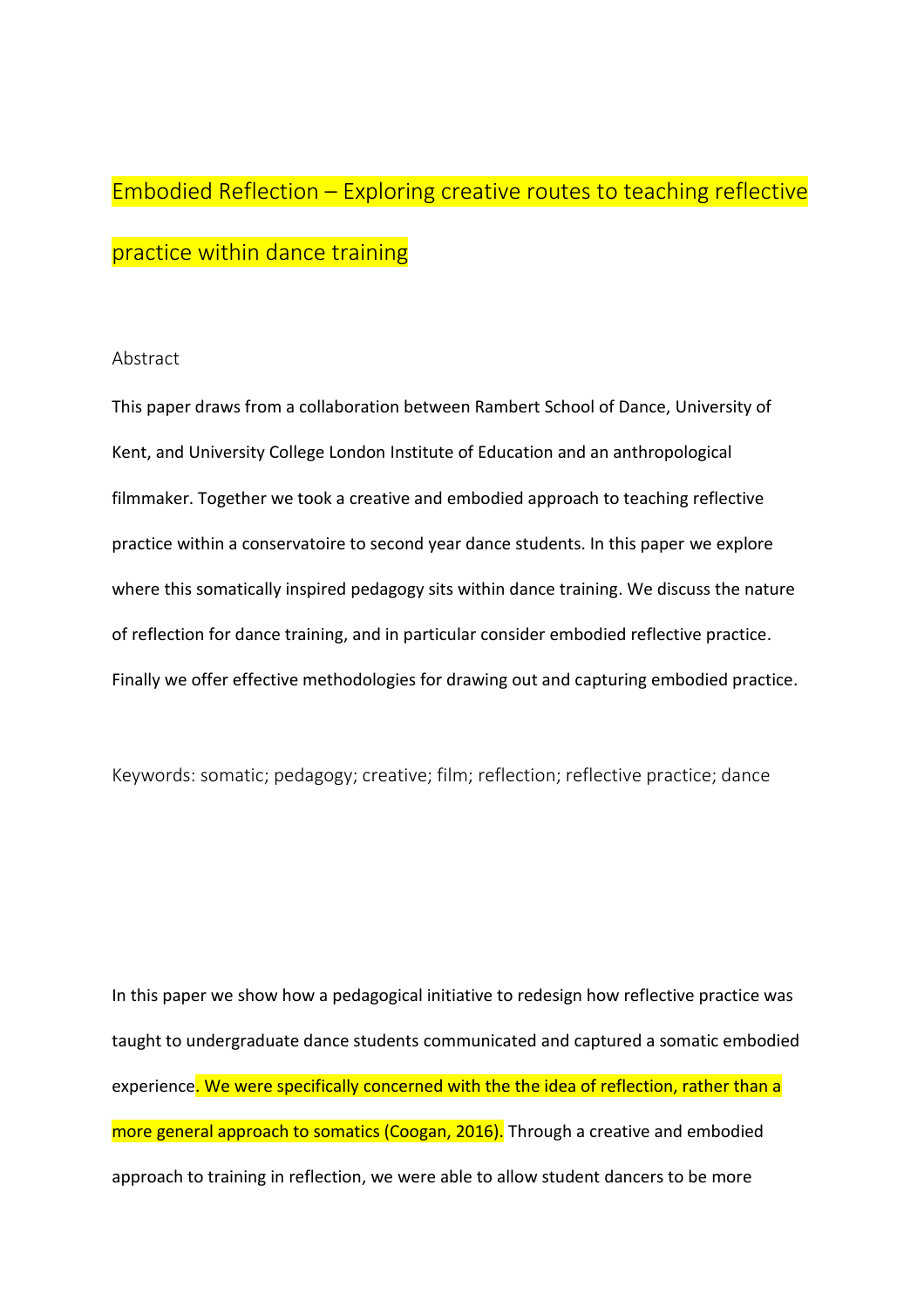empowered through their own self-knowledge. We argue that this training needs to be given equal weight to technical training in order to innovate dance pedagogy. We use the example of a collaborative project between Rambert School of Dance, University of Kent, University College London Institute of Education and an ethnographic filmmaker. The methodology, background and approach for this multi-faceted project is published in an article in Research in Dance Education. In this paper we explore the notion of embodied reflective practice within the creative process as a means of knowledge building and learning development. This includes the notion of questioning within reflective practice, in line with the philosophy behind somatics, offering a platform where we can begin to explore and refine its impact on the process of reflection. We then identify the most effective methodologies that allowed us to 'draw-out' and capture embodied practice through reflective means. We will follow these papers with two more – one exploring the data generated by and with the students who took part, and another taking a reflexive approach to consider and discuss the positionality of the four academics who collaborated on the project.

### Artistic and creative reflection as part of dance pedagogy

Reflective practice can emerge directly from artistic practice, and in the case of dancers in training, the 'artistic' can take many forms. Firstly, it can refer to the creative part of training, which links to making/choreography. Secondly, it can be the intangible notion of 'artistry' which directly links to expressivity and performance. Finally, it can relate directly to a dancer's (artistic) identity – the essence that makes them who they are as dancers. These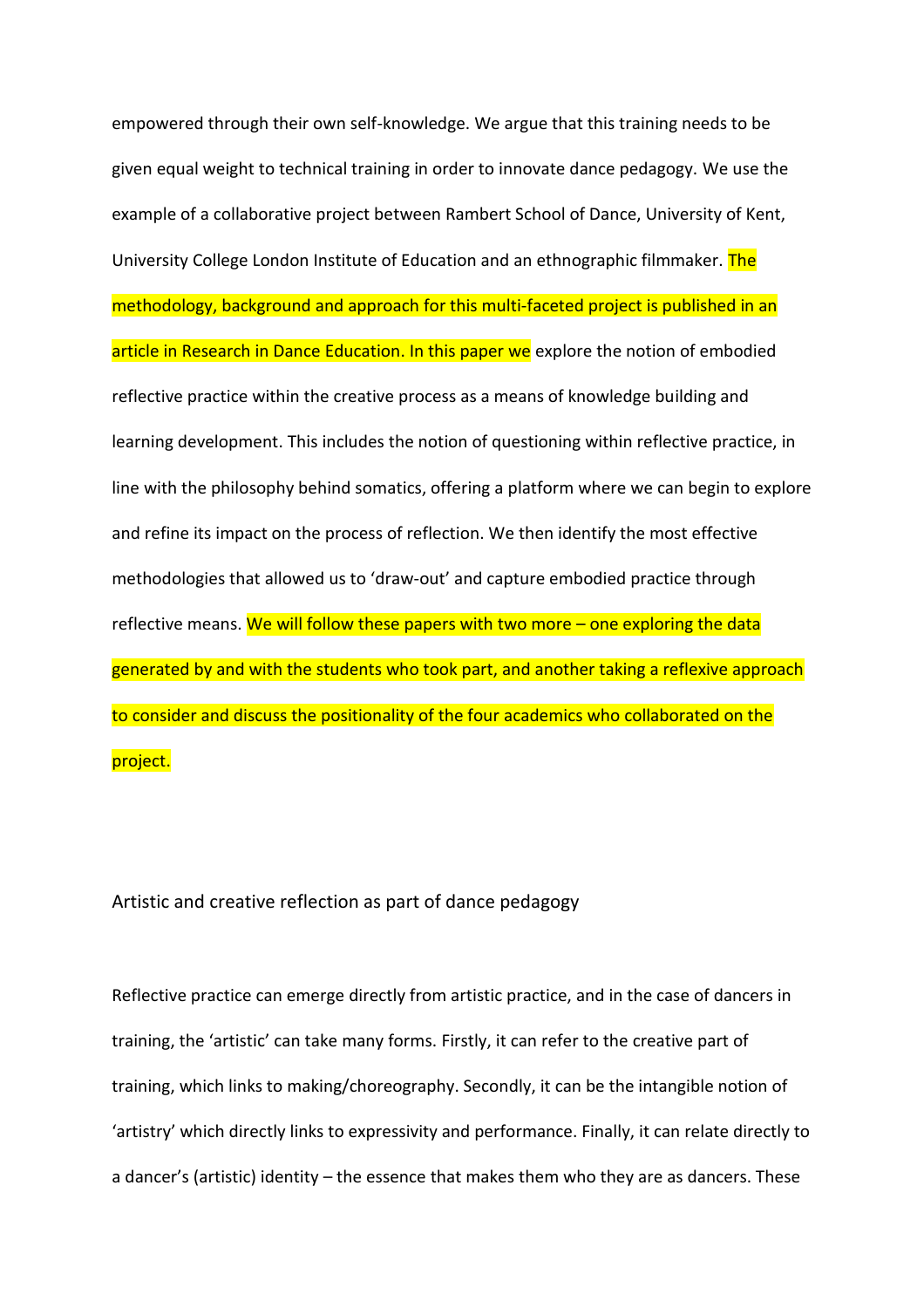are inextricably linked within the psyche of a performer/dancer and they form the substance of their practice. However, this sense of artistic substance is often sacrificed in the name of technique and virtuosity, particularly when the focus within conservatoire dance training targets the development of skill, rather than the individual artist. This is not necessarily a conscious approach by institutions, but a traditionally entrenched pedagogy inherited from classical ballet. Classical ballet has many forms and stylistic representations which have varied on the basis of geographic, historical or cultural factors. These have determined to a great extent the nature of pedagogy within dance – the use of extrinsic means of motivation and reflection, namely the master teacher and the mirror, have dominated Western theatrical dance training for the best part of its existence. Furthermore, the Cartesian divide of mind and body which has dominated Western philosophy and thought, has directly influenced both artistic and pedagogic notions of dance. The philosophical positioning predicating the body as inferior to the mind, has infiltrated dance training, in the sense of separating the 'doing' from the 'thinking'.

Situating dance pedagogy within a wider framework of philosophical thought allows us to look at it ontologically and start to reflect on its nature as a practice. Within the 21<sup>st</sup> Century there are a range of approaches and practices within dance education and conservatoires in particular, which take a leading role preparing the dancers of the future. Although there are various facets to dance education, this article focuses on dance in Higher Education and more specifically in a conservatoire environment. Dance education in the  $21^{st}$  Century UK within conservatoire environments generally lives under the umbrella of Higher Education Dance, however its roots lie in more vocational or professional training-based approaches. Skill acquisition, discipline, professionalism and creativity are at the core of vocational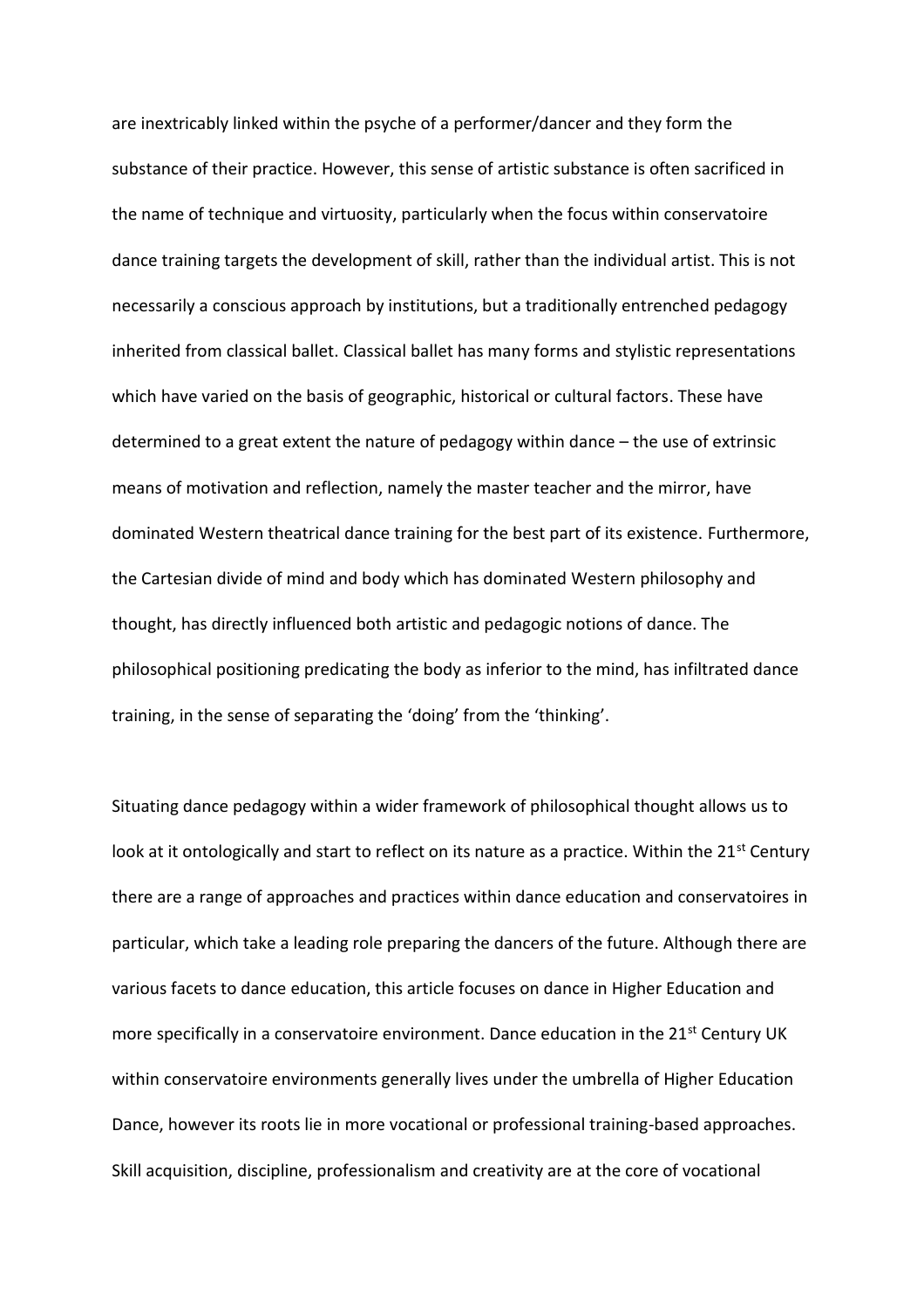training. The pedagogic methodologies are often linked to a replication of the professional world, i.e. industry-led teaching. However, there is a level of diversity in approaches between dance conservatoires. Learning often includes 'embodied knowledge', and at higher levels of study Practice as Research (Barrett & Bolt, 2010). Practice and theory are taught in varying proportions and for varying purposes as defined within the QAA Benchmark Statement for Dance, Drama and the Performing arts (QAA, 2015).

Reflecting upon elite dance training within the context of pedagogy gives us the opportunity to take a different perspective and analyse its purpose and effectiveness more holistically. From the Greek root of the word pedagogy<sup>1</sup>, we can draw the notion of 'leading' a student to knowledge, to answers, to improved practice. This notion predicates supporting a journey towards learning, rather than imposing knowledge. Maybe there is an inherent tension between training and education. Training is often considered as necessary in order to do a job, whilst education can be more about development of the individual. However, both are considered to have a pedagogical nature. Therefore, by reflecting on this ontological distinction we can begin to reveal some of the underlying processes of teaching and learning within professional dance training and determine what innovations are pertinent in the field. In an inherently creative discipline such as dance, and more specifically within the parameters of training for elite performance, the notion of 'creativity' is often assumed as a characteristic attribute of the practice. However, this does not necessarily mean that the teaching of dance is characteristically creative in the pedagogic sense.

 $\overline{a}$ 

<sup>&</sup>lt;sup>1</sup> Pedagogy is a derivative from the Greek Paidagogia, which coms from paidagogos. Paidagogus is a synthesis of child (paidos) and lead (ago), and so means 'to lead a child'. It is commonly understood now to mean the approach to teaching and encompasses both the theory and practice of education.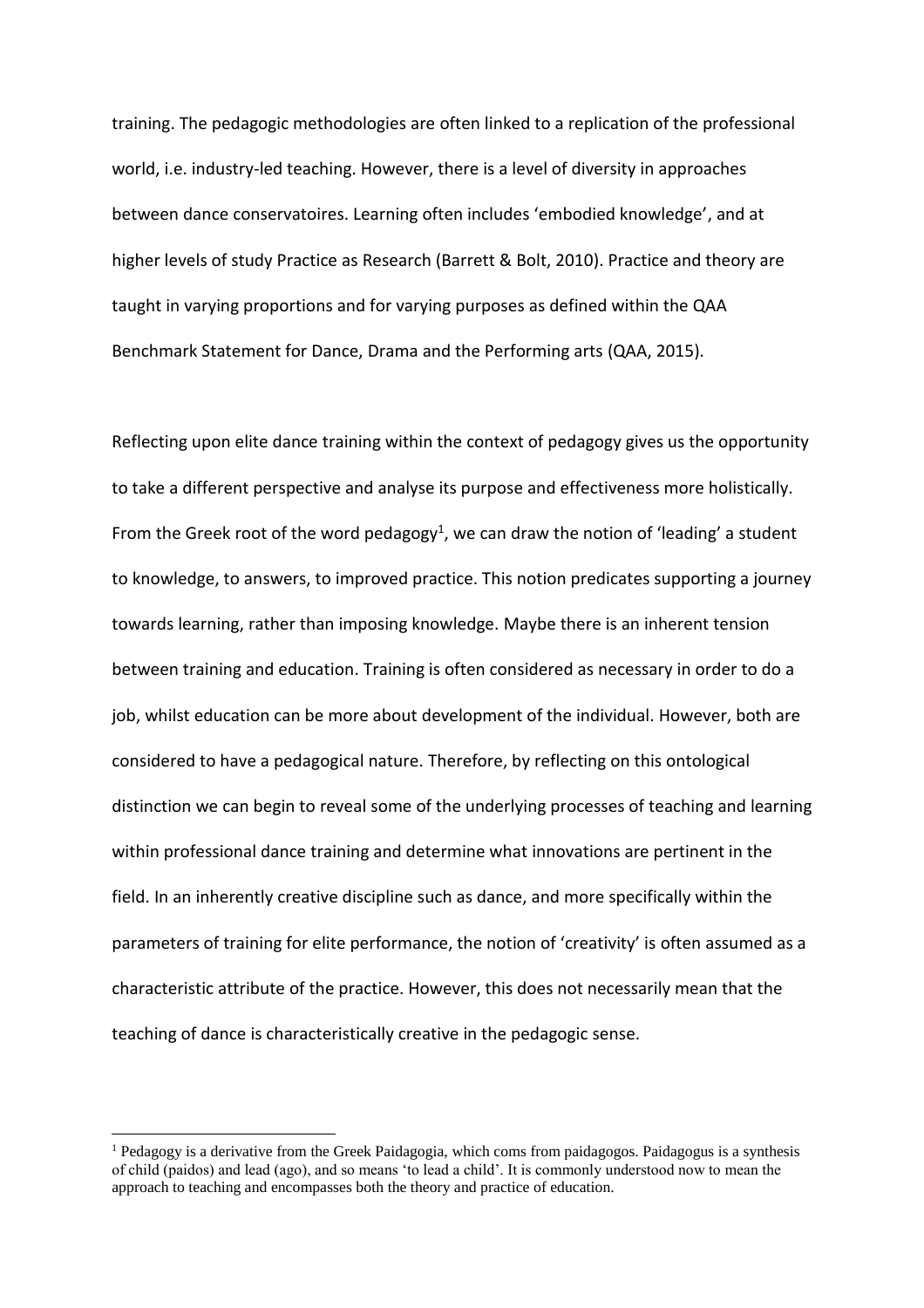Creative pedagogy facilitates the design of empowering learning experiences and promotes multi-faceted approaches to developing knowledge. It is therefore predetermined within this model that a variety of approaches will be engaged with in order to facilitate learning. In the case of embodied learning, this potential trap of assuming that dance teaching is inherently creative often overshadows the scrutiny of traditional dance teaching methodologies. The entrenched practices of mimesis in dance training have been long established and are perpetuated within institutions. The strength of creative pedagogy lies in the how of the learning, "how to consider possibilities and understand things in new ways" (Selkrig & Keamy, 2017, p.357). This article's positioning on creative learning is that it should be adaptable and imbued with the essence of the practice in question. Therefore, without presuming that creativity is present in every dance activity, in this study we propose and experiment with the idea of creative methodology for reflective purposes.

For dancers in this environment, 'doing' is equal to high intensity physical practice, which does not always allow for stopping and reflecting. Even the notion of 'stopping' can fill dance students with dread. So, utilising movement-based reflection methodologies can balance out the tension between the 'doing' of dancing and the 'stopping' of reflection. This approach allows us to consider and experiment with reflective practice which becomes a process of maturation into enhanced self-awareness. Another important aspect of this process is the level of detachment that is needed in order to arrive at more objective conclusions generated from subjective embodied experience. This detachment could be compared to the inner witness developed in practices such as Authentic Movement (Adler,  $2002$ ).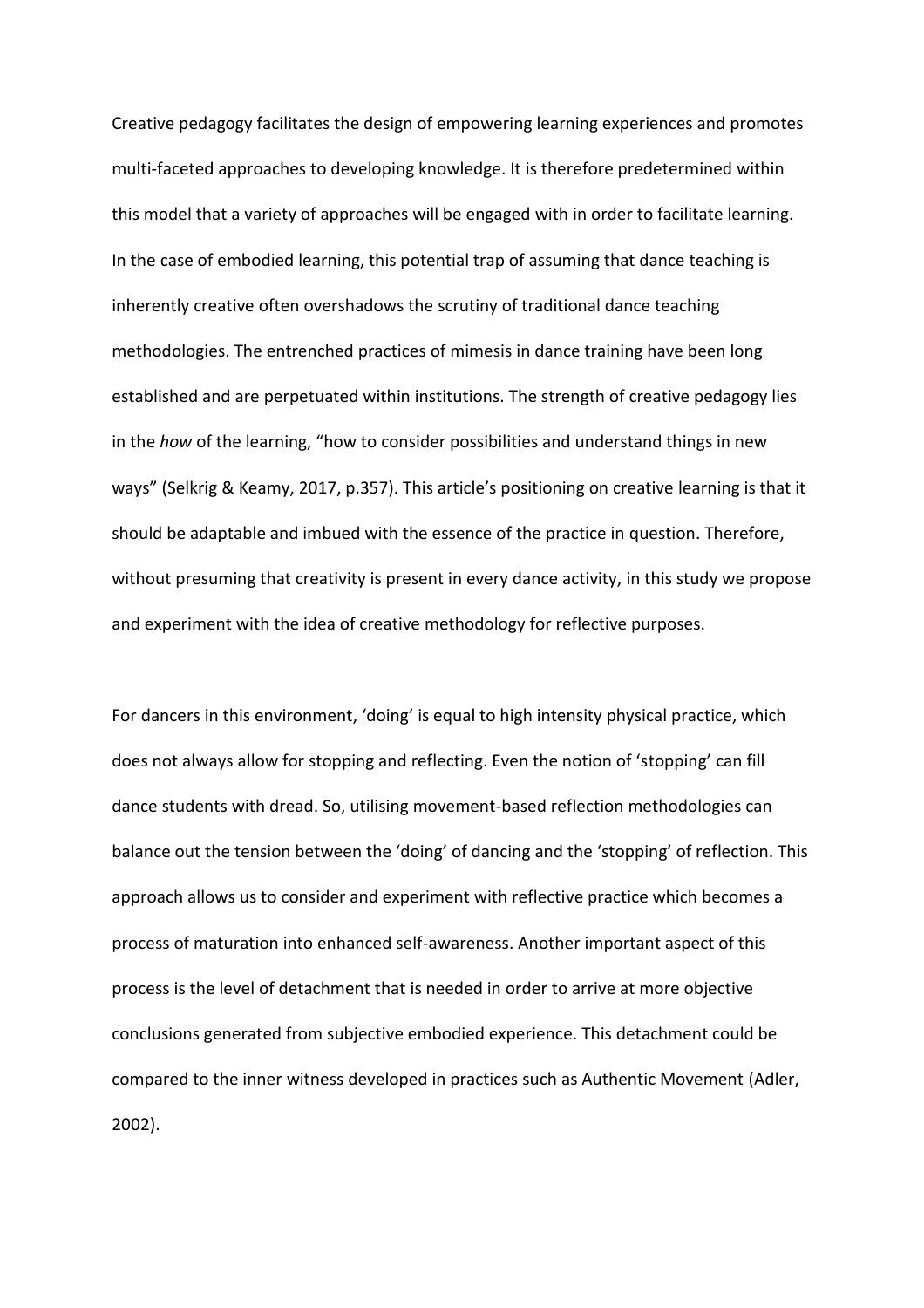It is also important for dancers in such a process to 'move away' from movement. They need to be able to widen their focus to include images, feelings and emotions as well as their kinaesthetic sensations and to also retain the creative and embodied nature of reflective activities. This is why in this project, other visual arts methods including drawing and the use of photography and film were employed and encouraged. Creative and artistic practice lends itself to be a conduit for expression and has the capacity to break down language barriers and potentially cultural barriers with regards to articulation of dance practice through reflection. Arriving at language-based articulation of dance practice is certainly a journey of translation and the explicit use of creative methods of reflection can enhance this process. Figure 1 shows an image created by one of the dance students bringing in art, collage and digital imagery to her reflective practice. Engaging in creative 'playful behaviours' (Statler, Heracleous & Jacobs, 2011, p.1) in order to arrive at reflective outcomes about the very essence of one's dance practice (and by extension, dance identity) can be extremely liberating. Starting with the less cognitive or language based approaches allows for embodied engagement – model-making and drawing, free from stylistic concerns, and presents students with paths to knowledge, true to the notion of pedagogy as 'leading to' learning/new ideas. Pointing to the specific outcomes of reflecting on the student's relationship with dance (training and performance), artistic activities can reveal subconscious thoughts and feelings that can then be used to support behavioural change.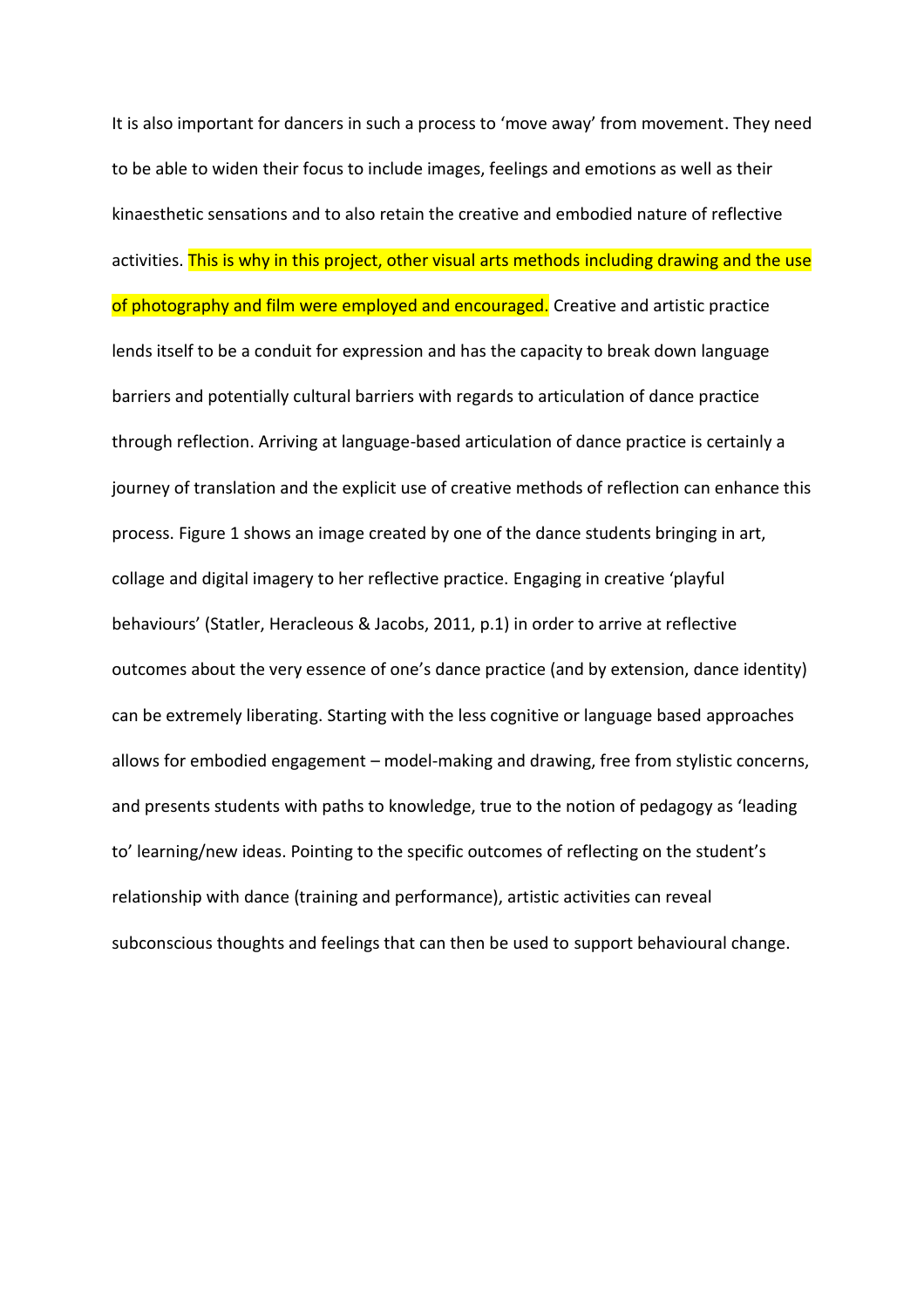

Figure 1 Reflective practice

### Reflection within creative arts practice

Reflective practice sits at the core of artistic practice, and the process of reflexivity is considered an inherent process within any creative endeavour. It is a necessary and essential part of a conservatoire training for students in order to develop them as artists and professionals within their fields. This view is backed up in the literature, for example a special issue of *Arts & Humanities in HE* was dedicated to the reflective conservatoire (Gaunt, 2016; Duffy, 2016; Guillaumier, 2016; Treagar, et al., 2016). Reflection can take many forms and infiltrate many creative processes, allowing for individual and collective consciousness to develop and shed light on forms of both individual and collective practices. As part of an artistic practice, it can play a role within the community and creative arts (Meyer & Wood, 2016), be a part of 'flow' (Hefferon & Ollis, 2006), have an impact on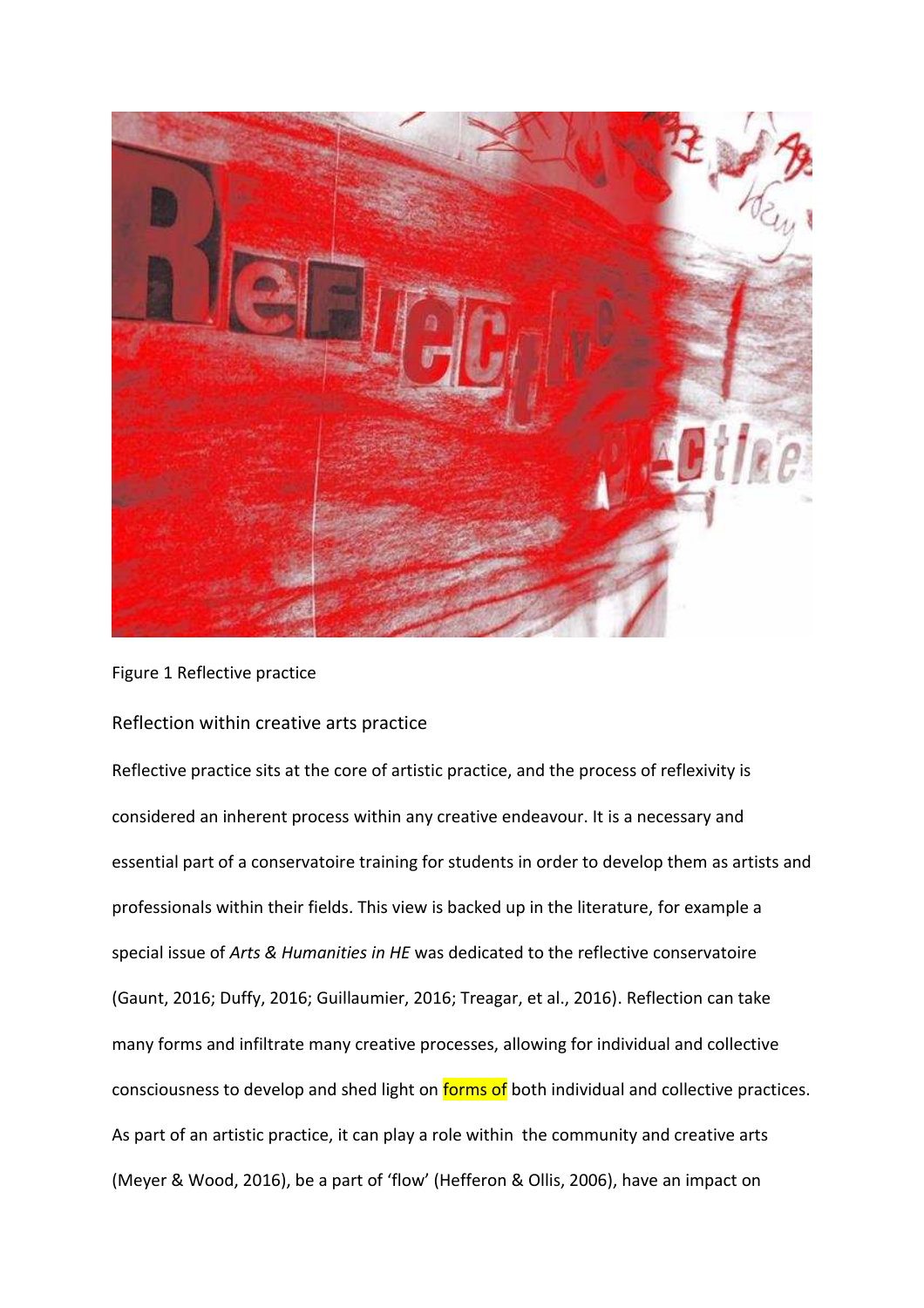performance (Woronchak & Comeau, 2016), and be part of identity formation (Wareing, 2017). Because of this, developing an effective and appropriate reflective practice should be an integral part of any pedagogy, particularly within the creative disciplines.

Reflecting is part of the learning process and contributes significantly to the accruing of knowledge. However, what reflective practice is, and how it is taught are not necessarily so clearly defined. In fact, reflection has been described as nothing but "a slogan" (Calderhead, 1989, p. 46) and a "catch-all title for an ill-defined process" (Bleakley, 1999, p. 317). Whilst traditionally reflection stems from the work of educational theorists such as Dewey (1933) and Schön (1987), who saw it as an integral part of the art of teaching and learning, integrating it within a defined curriculum and pedagogic approach means that we need to know what about it we want to teach to our students and why. Within the literature the vagueness of the term has been acknowledged by many (see for example Hatton & Smith, 1995; Ixer, 1999; Jay & Johnson, 2002; McArdle & Coutts, 2003; and Tremmel, 1993). Definitions vary from thinking critically about one's actions (Imel, 1992), a habit of the mind (O'Sullivan, Tannehill, & Hinchion, 2008) to more embodied perspectives (redacted & Bailey, 2013; Smears, 2009). With all this vagueness is easy to understand that teaching reflective practice is not simple (Russell, 2005). In addtion, we should acknowledge that not all agree that teaching reflective practice is desirable. Reflection can be associated with a 'dark side' that can "result in people being seduced by their own stories and beliefs" (Hickson, 2011, p. 832). Whilst this may be in part due to self-indulgence, is likely to be due to the prominence of rumination, rather than reflection. Whilst reflection can increase our levels of empathy (Joireman, Parrott III, & Hammersla, 2002), rumination, or dwelling on the negative and critical aspects of an experience or sensation, is likely to cause the opposite. One way to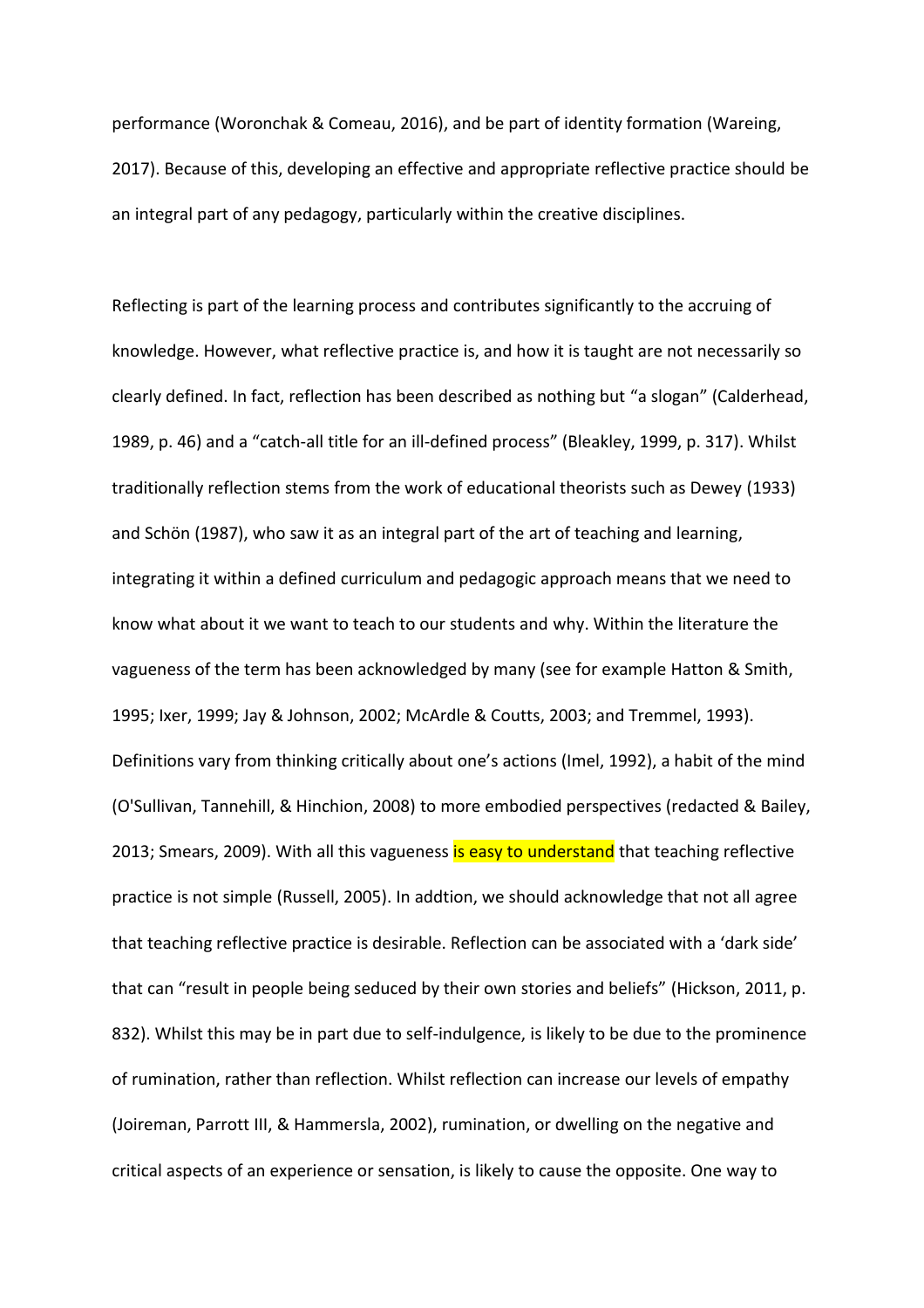prevent this unhealthy rumination is to become more aware of our feelings and our moods (Lischetzke & Eid, 2003) and to ground ourselves in our embodied experience.

The kind of knowledge that is gained in studying for a dance degree is often embodied, and specific to self as well as contributing to the collective experience. It makes sense for this reason as well as the desire to prevent excessive rumination, that we foreground more embodied ways of understanding what reflective practice is when we are working with young dancers. These understandings draw on the body to ground knowledge (Smears, 2009), require an individual to be aware of and understand themselves and their own motivations (Van Manen, 1995) and ask them to be consciously self-aware of the information that their bodies can tell them so that they have sufficient information to reflect *on* (redacted & Bailey, 2013)*.* Embodied perspectives can enrich traditional theories and approaches (Meier, Schnall, & Schwarz, 2012). However, taking or having an embodied approach to reflection does not guarantee that it will be easy (Leijen, Lam, Wilschut, & Simons, 2009). We will explore some of the philosophy that underpins embodied approaches later on in this article.

Incorporating reflection into a pedagogic approach and making it part of the curriculum implies that it will also form part of the explicit learning outcomes for the students, and that we need to see that these are met. As such we need to consider how, and if, we should monitor and assess it (redacted, 2016). When we ask students to write down their reflections, which are seen by someone in charge of their marks, it necessarily changes the nature of what they will write (Clegg, Tan, & Saedidi, 2002). Rather than trying to be true to what they are feeling, and critical, they will, quite rightly, focus instead on conforming to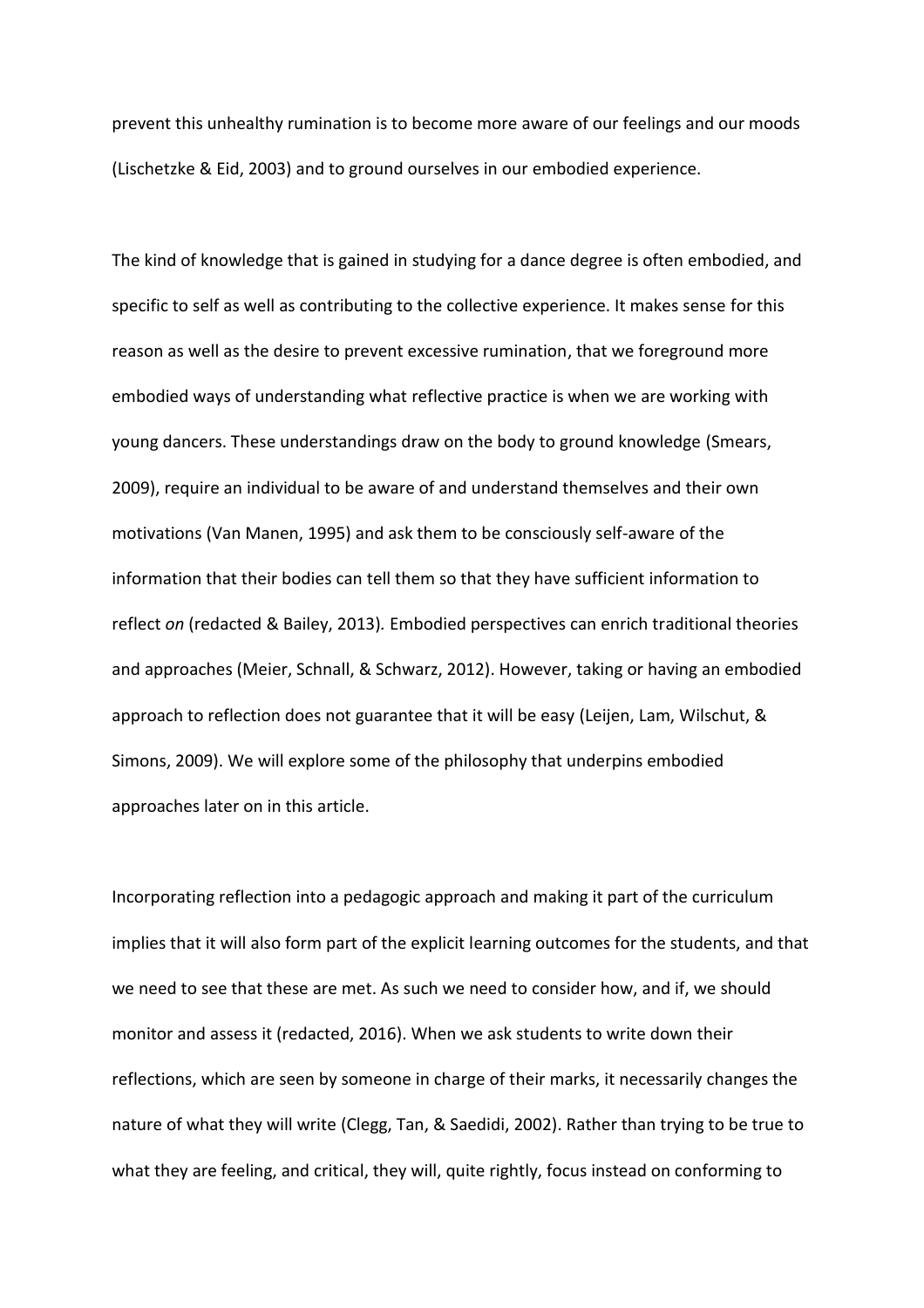expectations and delivering what the assessor wants to see (Macfarlane & Gourlay, 2009). If a teacher models one way of reflecting for example, it is likely that her students will mirror this back to her (Clegg, 1999). Instead of facilitating effective reflection, this instead encourages superficial processes. If we go one step further and start assessing reflective writing, not only are we limiting our students to only reflecting in one way, through language, we are also putting ourselves as assessors into the role of a figure of authority judging whether someone's reflective practice is worthy enough (Trevitt & Perera, 2009). We need to ask questions about how robust an assessment framework for reflective practice can be (Clarkeburn & Kettula, 2012), as well as deeper questions about whether we can assess reflective practice at all (Ixer, 1999). We believe that reflection should not be limited to writing alone, and instead should draw on a range of creative and metaphorical methods.

#### Creative and embodied approaches to reflection

Traditionally reflection and reflective practices rely heavily on a Western philosophy (Ryan, 2011), and a critical, Cartesian, disembodied framework that privileges the mind (and words) over the body (and sensations), and dissociates them from each other. An embodied approach might instead draw on the work of Maxine Sheets-Johnstone, a dancer and philosopher who advises us to 'root' reflection in the experiences of the "kinetic/tactilekinaesthetic body" (Sheets-Johnstone, 2010a, p. 112). Sheets-Johnson says that the primary way we communicate is through our moving body, and so language comes from the experiences of the corporeal (Sheets-Johnstone, 2009). This perspective advocates that through moving and using our body and paying attention to it and to the language that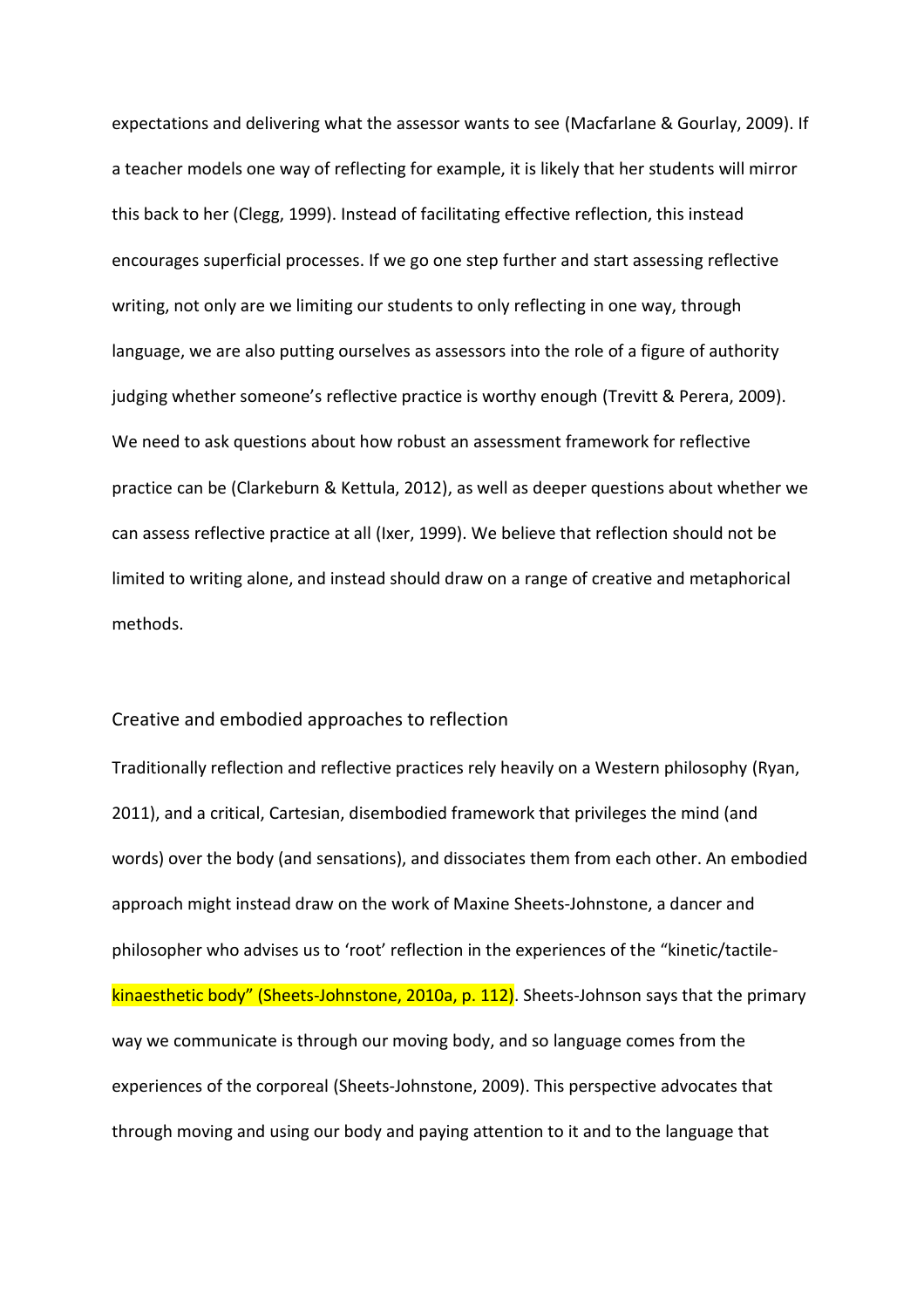arises from it we can achieve a 'truer' form of reflection, processing and learning from our experiences (Sheets-Johnstone, 2010b).

There are many ways to reflect "including through discussion...writing in a journal...[or]...through poetry, song, painting or dance" (Hickson, 2011, p. 830). Reflecting through movement or dance might be likened to Authentic Movement (Adler, 2002) and as such it may be a form of process work particularly appropriate for dancers. In this project Authentic Movement was used as a way in to encourage the students to develop their awareness of the different modes of reflection and ground them with their moving body. In Authentic Movement movers move with their eyes closed following internal impulses that arise from their unconscious (see figure 2). Because of its intense and therapeutic nature, Authentic Movement requires particular training, experience and skills that may be beyond the scope of most conservatoire dance teachers to introduce as a pedagogic tool for developing reflection. It is worth considering the other creative approaches to reflection, and the advances made recently in creative research methods that are attempting to deepen the reflective processes of their participants.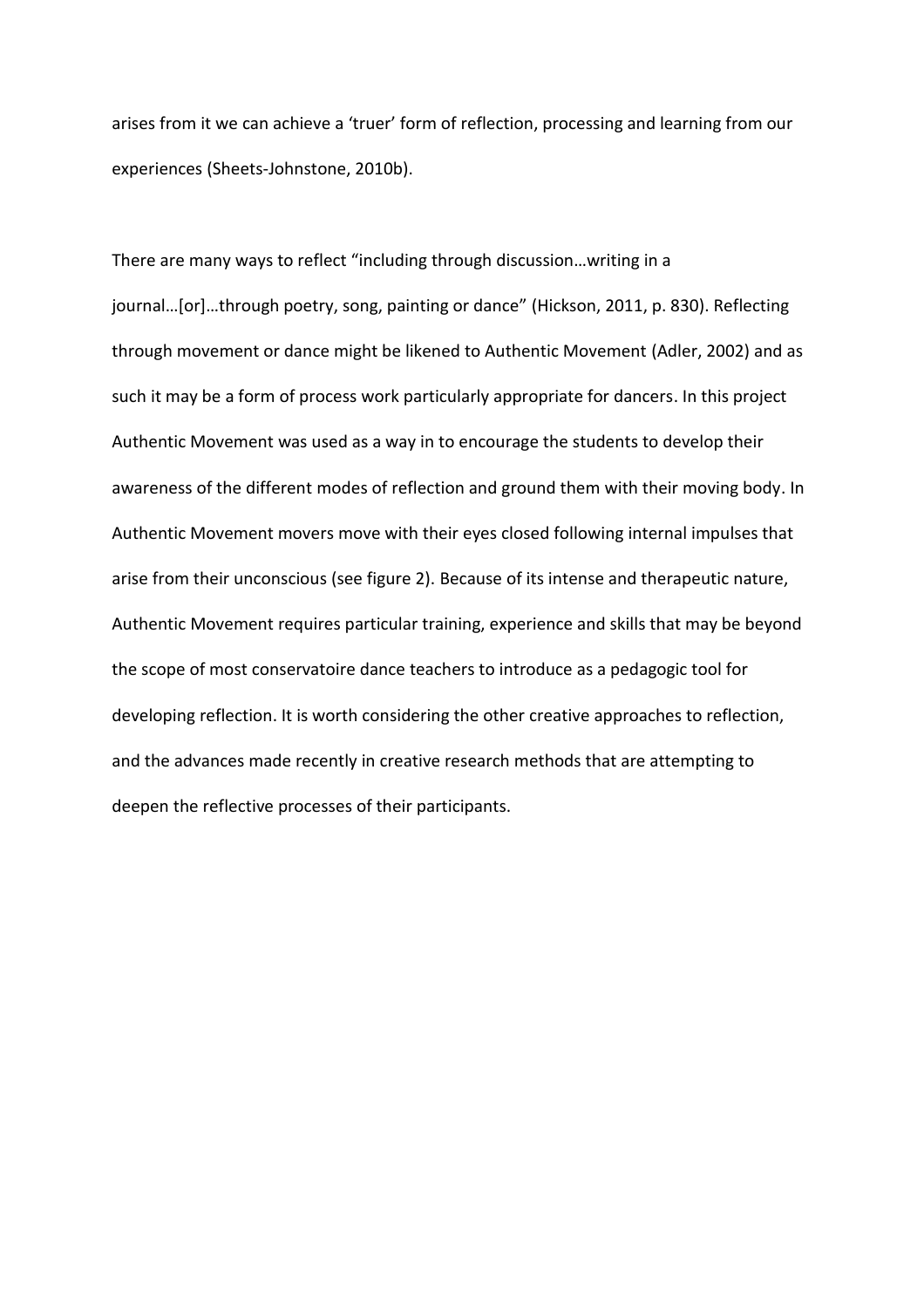

Figure 2 Eyes closed

Within recent discourses of research methodologies there have been calls to bring the body back into the centre of attention (Frank, 1990; William and Bendelow, 1998; Ellingson, 2006). This focus on the body as subject and object of research, specifically in social and medical sciences within the context of medical and sociological research, has led to the development of new research approaches. Whilst some are talking about sensory ethnography (Mason and Davies, 2009; Pink, 2015) or imaginative ethnographies (Elliott and Culhane, 2016), others refer to the use of creative methods (Kara, 2015). Despite the differences in terminologies and specific conceptualisations, there is one common goal: to find means to access knowledge that is generated through, with and in the body. As humans we have bodies, but we also are our bodies, in that our experiences and knowledge are embedded within them. This is best exemplified in Pink's (2015) exploration of how as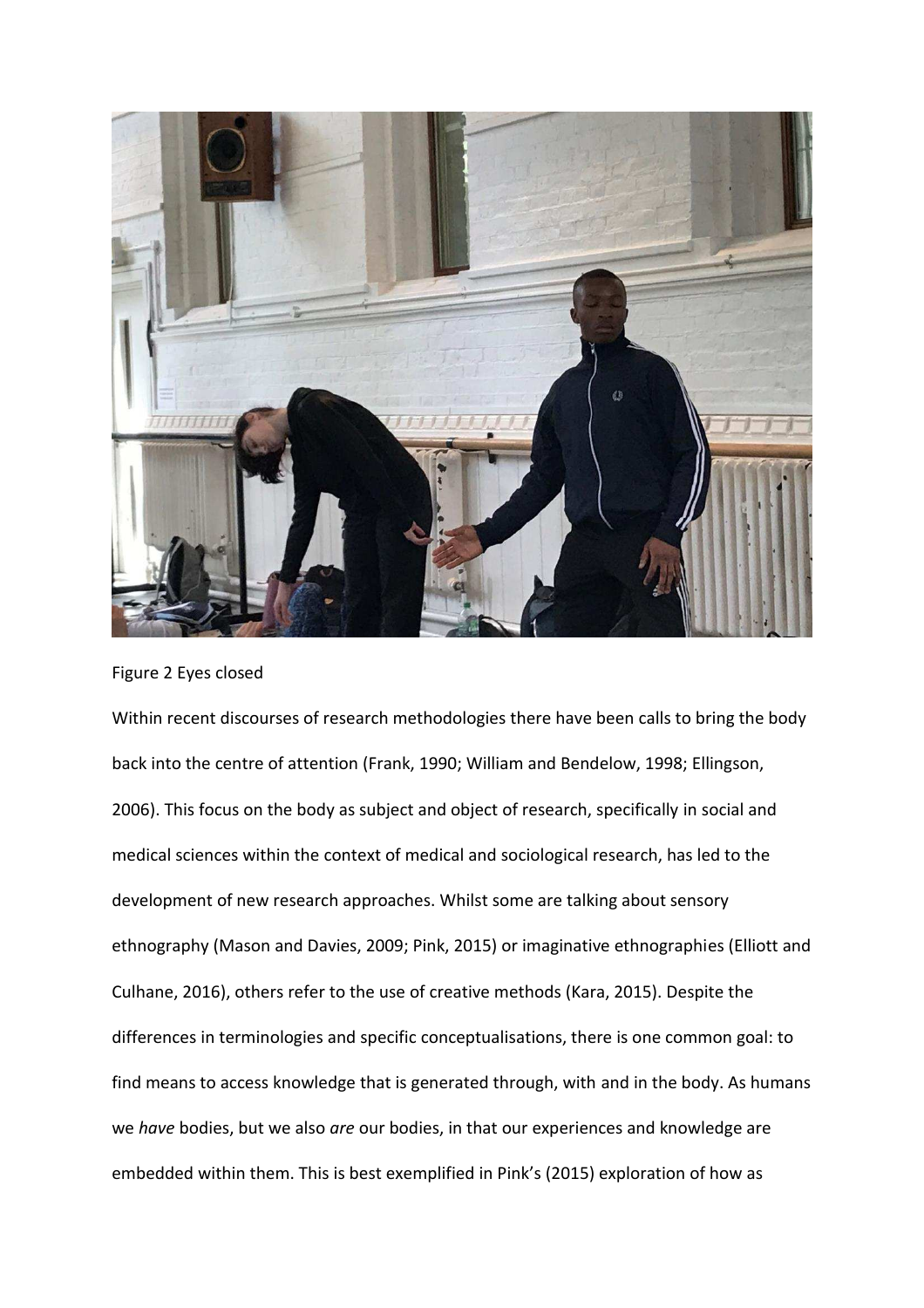humans we know whether or not our clothes need washing; the answer being, yes, we do look at our clothes to see if there are dirty specks on them, but also we smell our clothes – and it is the smell that makes us decide on the 'dirtiness' of clothes. By relying on our sense of smell, we use that embodied knowledge to make the relevant decision. If we are therefore to employ a research method that relies on the word, through interviews or surveys for example, we will not do justice to bodily and embodied experiences, such as those described in Pink (2015).

Harnessing embodied knowledge requires an alternative approach to reflection, which is where the use of the creative methods (Kara, 2015) comes in. Activities, such as sketching, drawing or model-making allow for access to emotional, sensory and real experiences, in a way that traditional forms of inquiries would not (redacted, 2018). Broader dance research has identified the ways in which the practice of somatics has played an influential part in the evolution of contemporary dance as a genre, but also, most aptly for this article, dance pedagogy. Tomas Hanna's well-known quote "I think, therefore I *move"* (IADMS, 2009) reveals the shift in attitudes with regards to the division between body and mind, promoting the physical and psychological growth that is revealed and understood through the body. The field of somatics has contributed practices that have also worked as a catalyst to a more effective reflection in self (as a dancer and or creator). By tapping into their 'natural' process of reflexivity within the studio and un-picking this process further, dancers in training can begin to identify, not only technical/virtuosic targets, but also uncover patterns of behaviour, modes of creativity, as well as explore the dynamic between dancer and personal identity. Somatic concepts which have infiltrated dance pedagogy in a great deal of contexts, facilitate this notion of self-awareness, whereby the education of the body is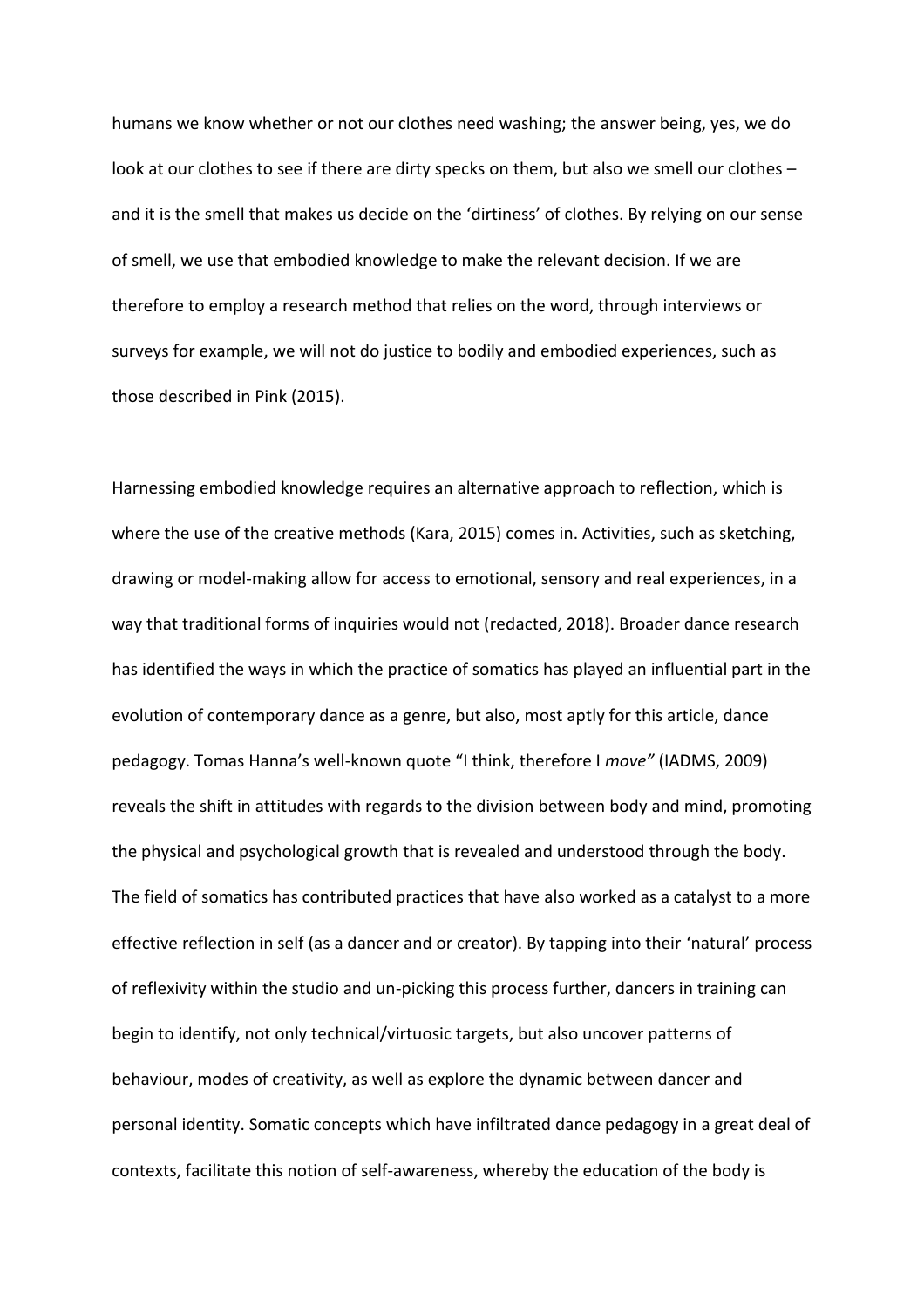aiming at the pursuit of "personal autonomy" (Batson, 2009, p.1) rather than the "dismembering mind-body dualism" (ibid.)

### Our rationale

Building on the ideas of the importance of reflection as part of an artistic practice, the embodied nature of dance training, and a creative approach to reflection, we wanted to see whether utilising multi-modal methods of reflection, including embodied practices, would enhance the process of self-awareness for dancers in a conservatoire environment. We wanted to take a new approach towards explicitly teaching reflective practice in a way that would be embodied, relevant and useful to dancers in training.

The Conservatoire for Dance and Drama funded a collaborative pilot project, based at the Rambert School, with academics from the University of Kent (redacted) and UCL's Institute of Education (redacted). Redacted brought her expertise as a somatic movement therapist and research around embodied reflective practice and Redacted brought her pedagogical expertise. They both brought extensive use of creative techniques in both research and teaching. As a group we wanted to bring together our expertise and knowledge around reflective practice, creative research methods, somatic movement therapy and education and dance pedagogy to work with a cohort of dancers who had not been exposed to these kinds of ideas. We drew on redacted's work on participatory and creative work with students (redacted, 2018), and redacted's work on embodied reflective practice that stemmed from her training as a somatic movement therapist and educator (redacted, 2016; redacted & Bailey, 2013). Redacted and redacted both use a range of creative research methods in their work in order to explore the richness and depth of experiences around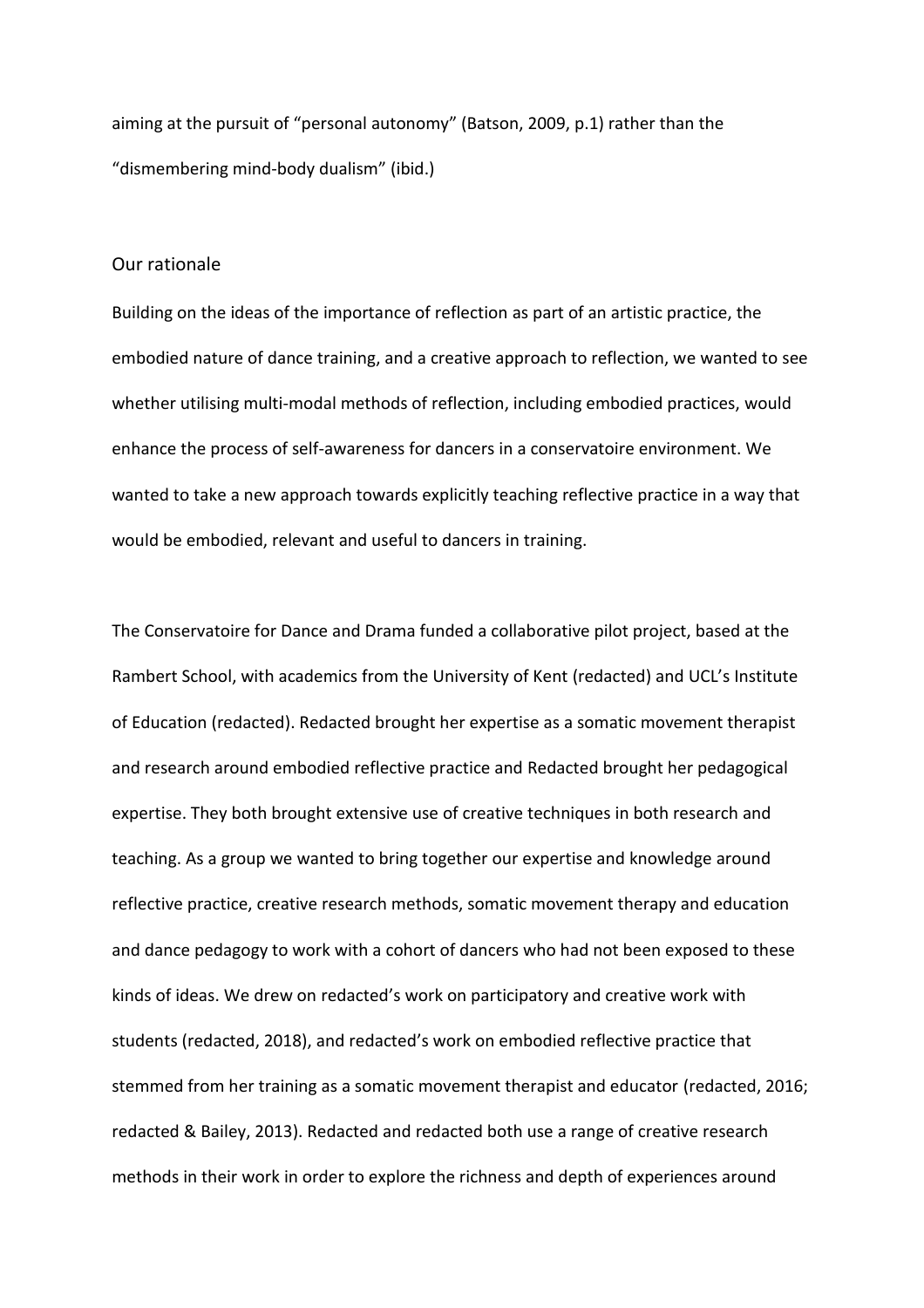identity (redacted & redacted, 2018; redacted, 2018). Redacted has over 20 years of experience as a teacher of dance in further and higher education, and was relatively new to the post of Director of Studies at Rambert. She was keen to enhance the experience of the students, and to expose them to new ways of working and thinking about their practice. Redacted is an independent film maker who brought her prize-winning filming and editing skills (Redacted, 2017) and her anthropological background to the project to enable us to both capture the process of the students learning about embodied reflection, and to use film as part of that learning process.

The use of film in this context provided not only the visual evidence of the embodied, lived being and learning processes of the participants but allowed them to show a deeper level of vulnerability (Bruni, 2002; Farnell, 2011; Pink, 2009; Redacted & Bailey, 2013; Vertov, Michelson and O'Brian, 1984). Using film as an ethnographic research tool pushed the project with a further interdisciplinary perspective, and meant that the documentation in itself formed part of a reflexive process. The filming was an important part of the process, as it allowed us to notice and record the moments of self-reflection and capture the moments of reflexivity of the students. However, it was used as a creative process in and of itself, expressing the subtle emotion of the moments captured, rather than simply recording data. It was intended to capture the embodied nature of the project in the most literal, visceral way. The bodies, faces, voices, expressions and reactions of the students as well as the researchers were needed in order to capture the full embodied expression of all those involved. The filming style was similar to cinema vérité and the participants were not just observed by the camera. The camera was given to them to use, and after a brief instruction they engaged with it in reflections that were authentic and integrated (Alvesson &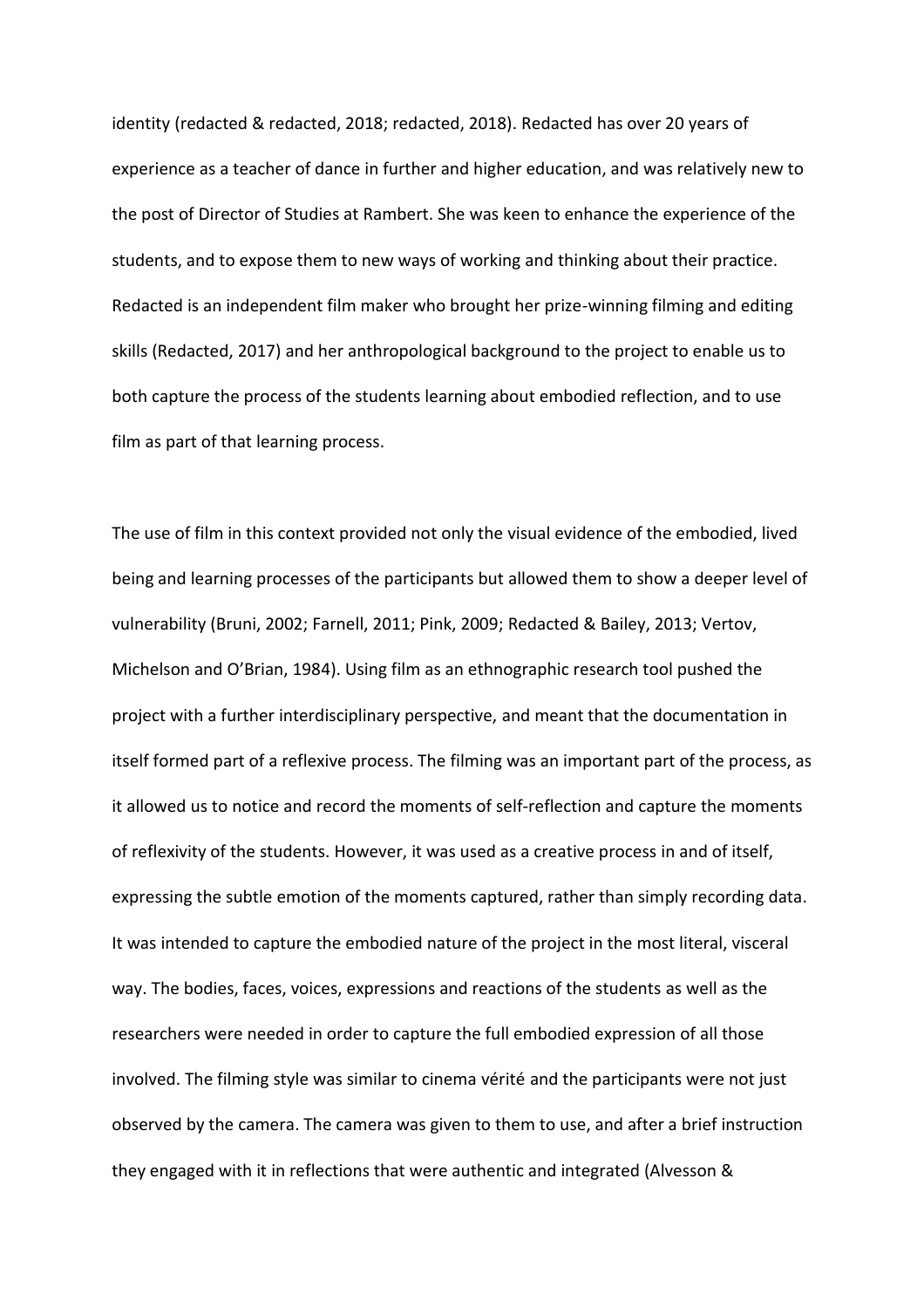Sköldberg, 2017; Eglinton, 2013). They were part of the documentation, whether this was through them taking control of the camera, sharing their dance practices or their use of 'padlet' (a website that emulates a wall of post-it notes that users can add to) and reflective journals. This was a deliberate and informed way in which we created a participatory and auto-anthropological field of vision.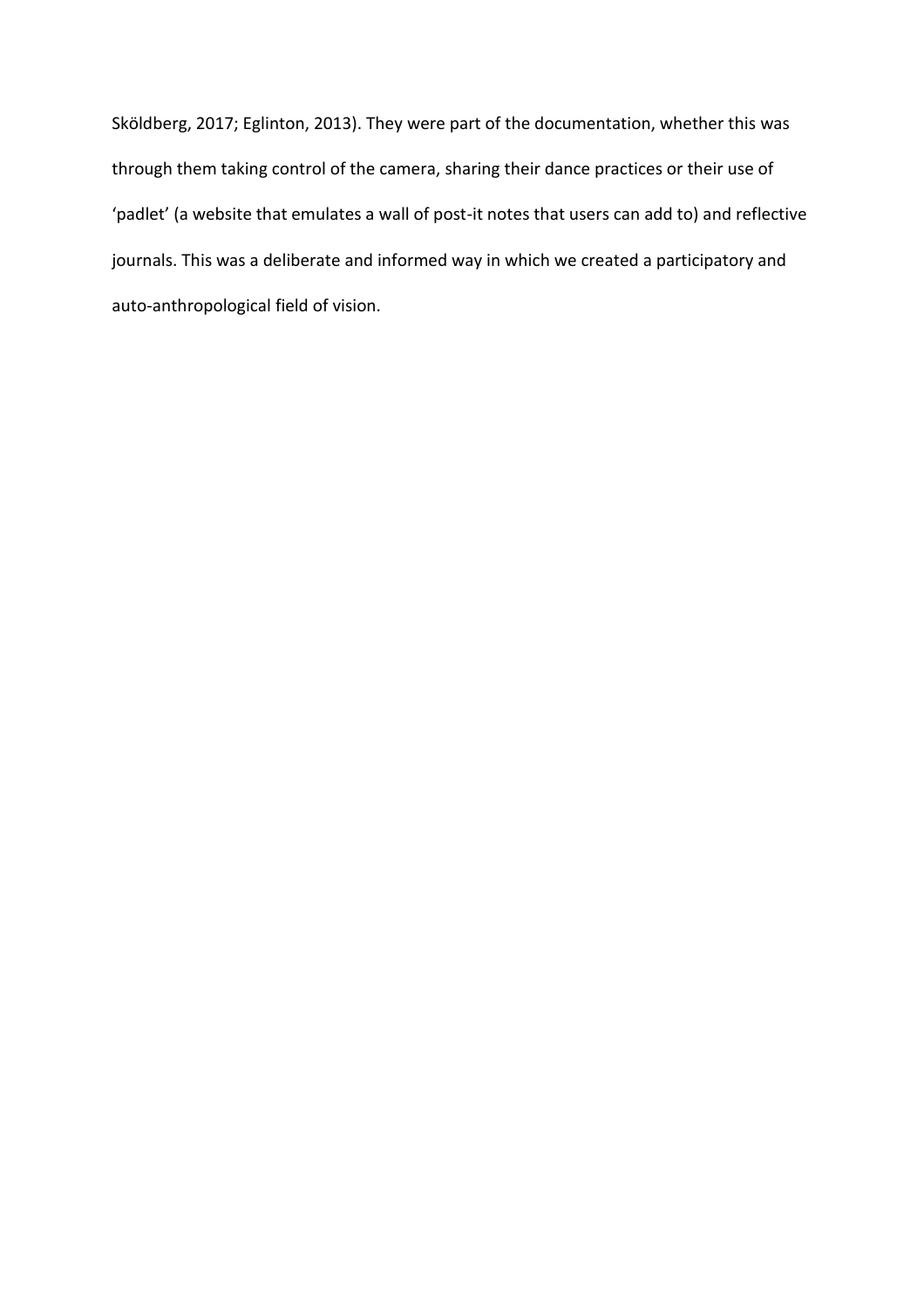

Figure 3 Movers in the chapel studio

The dancers in this experimental project were in their second year of undergraduate study, and though they had had a large reflective component throughout their first year and had a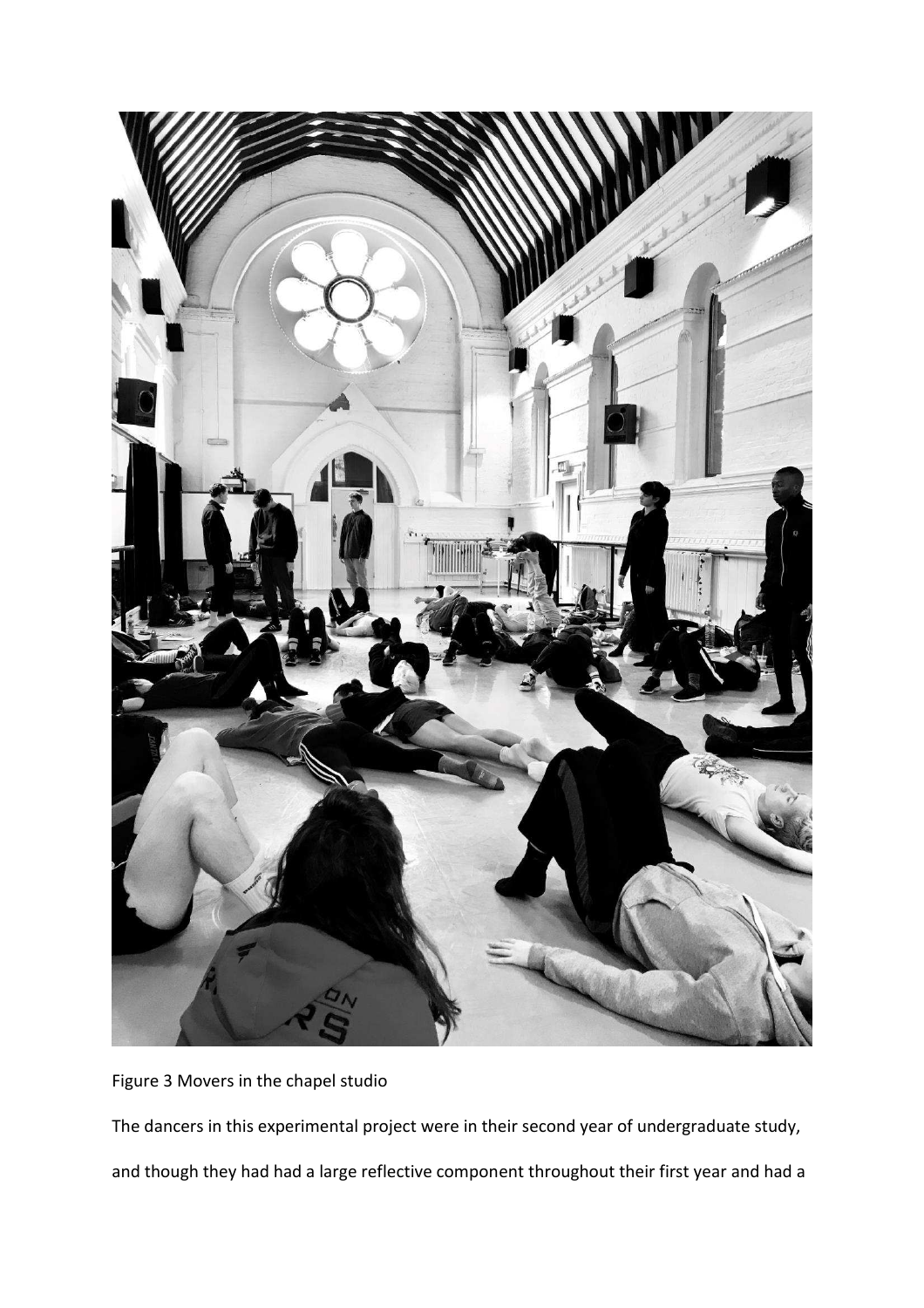reflective assignment at the end of their second year, they did not have reflective practice taught explicitly as part of their curriculum. This project was designed to challenge and push the students into experiencing, reflecting on, recording, and processing their movement experiences in different ways. We used a variety of methods<sup>2</sup>, drawing on Authentic Movement practices, journaling, metaphor, Lego<sup>®</sup> construction, and work with audio-visual technology to introduce the dancers to several modes of reflection and theories of reflective practice. Figure 4 shows some artwork by one of the dancers following a session. By innovating the methods through which performers can communicate embodied experience within training we sought to in turn influence dance as a genre and dance pedagogy alike.

 $\overline{a}$ 

 $2$  These are outlined in Redacted authors (2018) Creative and embodied methods to teach reflections and support students' learning Accepted subject to revisions by Research in Dance Education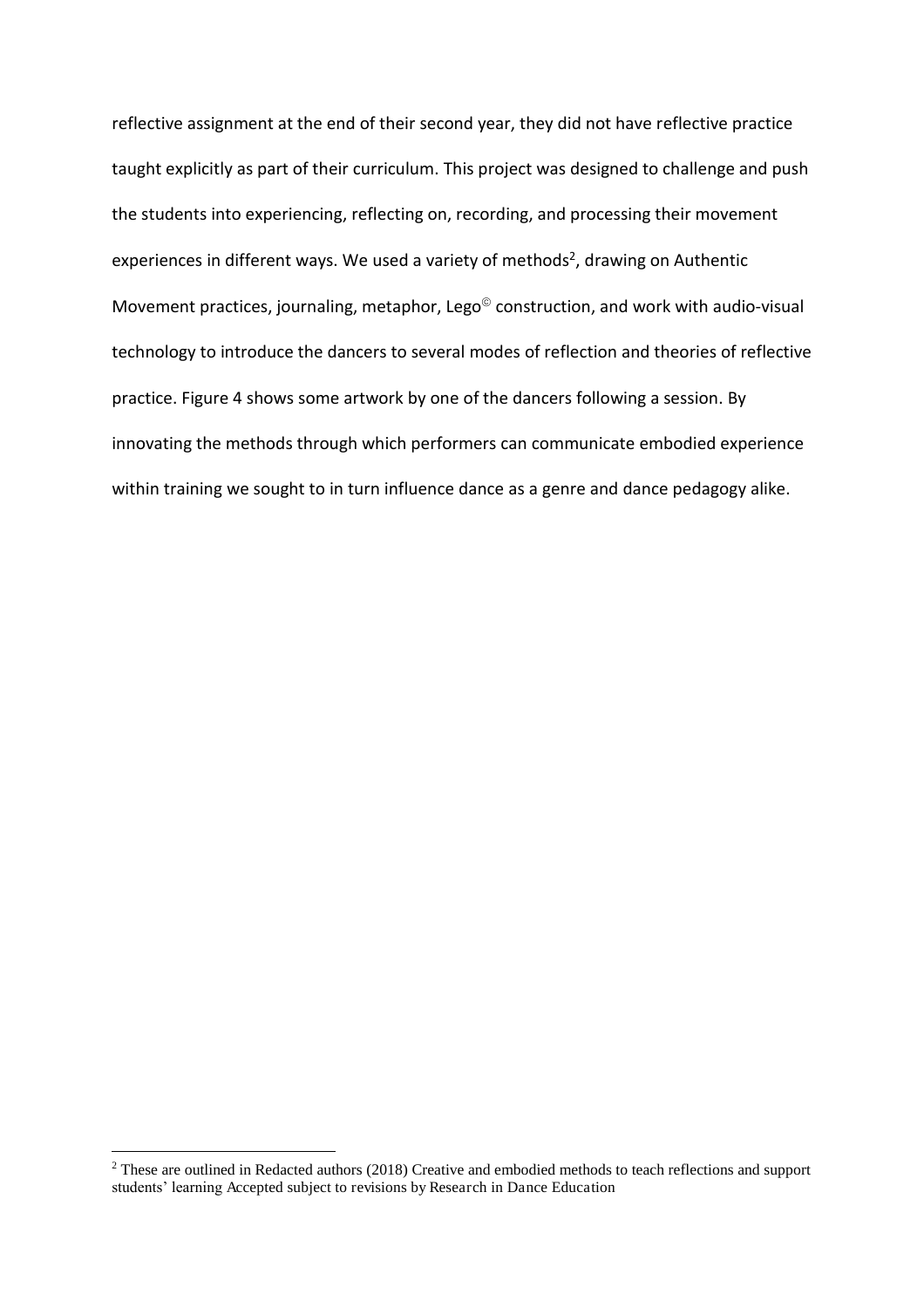

Figure 4 diversification of reflective practice.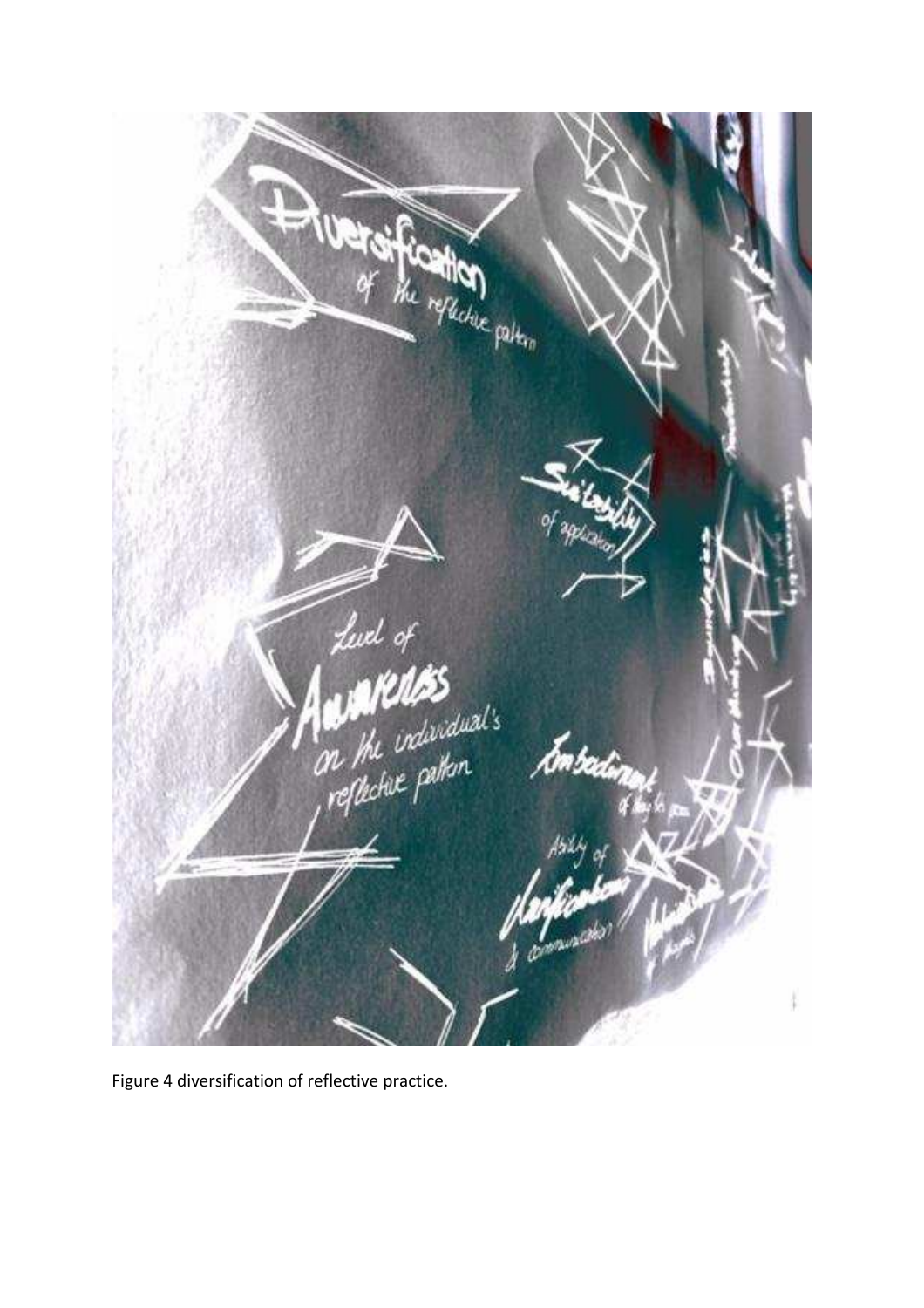Dance is experiential and episodic, so trying to capture it and reflect on the practice of performing or creating can be challenging, particularly during training. In a highly selective dance conservatoire, the base level of practice is already high, so this predetermines a level of maturity of the young dancer in terms of expressivity and creativity. However, these attributes can be ascribed to natural talents, which are not necessarily always consciously applied and developed. Part of the training process is to be able to understand where these expressive skills spring from and find a way to refine them and replicate them. In order to develop this awareness, we can begin by situating the practice into a reflective context whereby a deeper understanding of the sources of creativity and expressivity is encouraged for dancers in training. Interrogating the body in relation to its own performance, invites a notion of the somatic as the holistic amalgam of both body and mind. There is an interesting parallel between the processes of reflective practice and the notion of "body-as-content" (Batson, 2009, p.1) which is advocated in somatic practices. In our approach we investigate the 'content' generated by the bodies of the students in terms of their own reflections and perceptions, thus creating embodied knowledge, and relate this to elite dance training. Within the training environment of the conservatoire, the 'knowledge' or 'content' generated on a daily basis is immense. With approximately eight hours a day of training, the physical output of the dance students is extraordinary and in order to be able to capture how this level of practice promotes further knowledge and professional expertise in them, a process of effective reflection needs to take place. In our project we used time given over to 'critical studies' within the curriculum.

The motivation for this project was to identify the ways in which we could develop the skills of 'the conscious dancer', 'the self-aware dancer', 'the thinking dancer/practitioner' who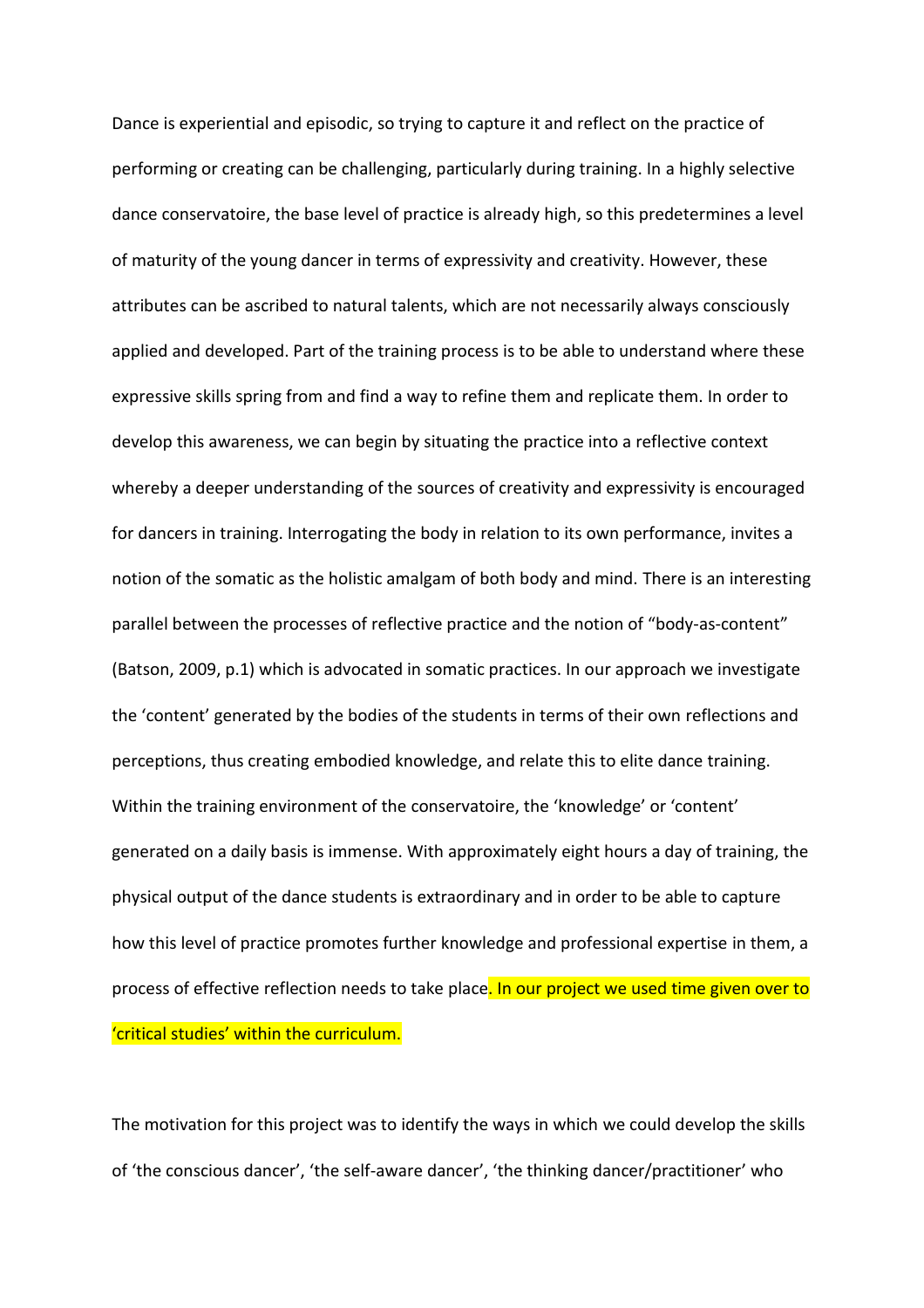weaves together practice and the understanding of that practice. When we are on the journey of defining our practice, we are not merely defining a situation and/or condition. We are trying to unveil the reality behind the creative manifestations of that practice. Having the means to capture this unveiling process is vital to any practitioner. Our premise for this process is that the more varied the ways there are to look behind the façade of the daily practicing body the more effective the capturing of that practice can be.

#### Discussion

Taking an artistic practice such as dance and attempting to unveil its impact on self and ensemble alike, we considered the types of creative activity that could be modified to facilitate the reflective journey of the trainee dancers. By always starting with the body and always returning to the body, the journey through other creative activities had a clear embodied framework. Authentic Movement was used in this experimental project to tap into bodily impulses and sensations felt by the dancers in order to start the journey of "enabling the mover to develop an inner witness, thus increasing conscious awareness" (ADTA, 2016). By stripping movement back to its authenticity in the moment, the young dancers were allowed the unusual freedom of moving outside predetermined technical patterns and aesthetic demands. This in turn enables what could be considered "a transformation of inner capacities that support new ways of being and knowing" (Sager, 2013 p 1) and as a result promote the connection between body and mind outside the framework of the aesthetic and the virtuosic. This type of 'allowance' within the context of intensive elite dance training is invaluable for the purpose of identifying not only technical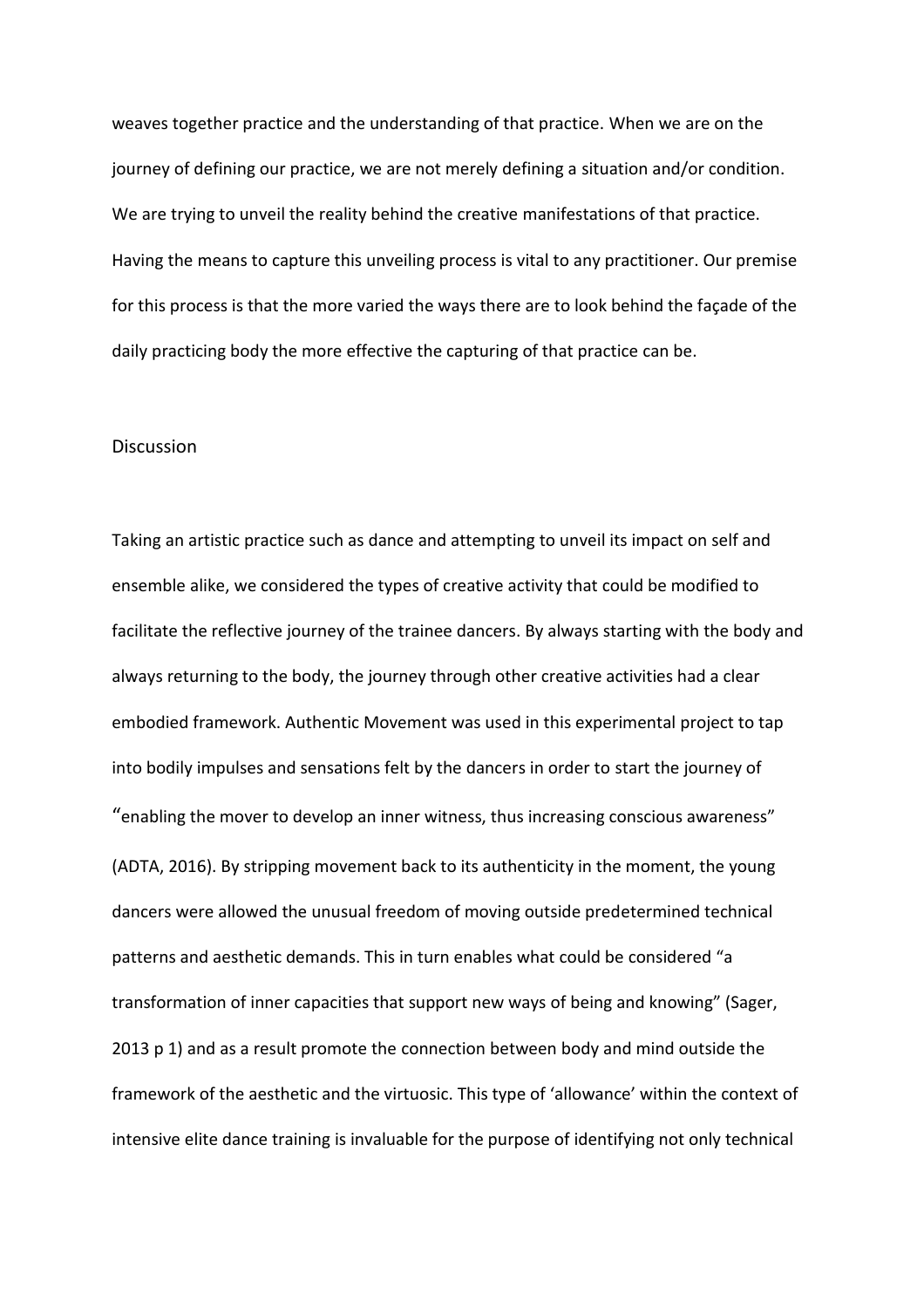achievement but also on the mental state, attitude and behaviour patterns of the young dancer.

In her article on embodying multiplicity, Jennifer Roche (2011) supports the notion of the dancer as a site where cultural ideology and inherited historical meaning is "sewn into the neuro-musculature of the body" (Albright, 1997:54 in Roche, 2011, p 3). She continues to argue that "dancers are formed as individuals through the training systems with which they engage" (ibid). The techniques taught in conservatoire schools are inherited and repositioned on current  $21^{st}$  Century bodies, keeping alive a heritage that has proven indispensable to dance pedagogy, but also evolving according to ever-changing factors. The further 'inheritance' or even some may argue 'appropriation' of Eastern methodologies of movement that connect the mind and body has resulted in further development of dance pedagogy, particularly through its manifestation into contemporary dance techniques and some forms of somatics. The latter in particular has been responsible for the problematising of the dominant (inherited) critical and authoritative pedagogy of dance and the departure from "falsely imposed values and systems of knowledge" (Green, 1999, p. 02). The move towards empowerment for the dancer in training has fuelled debate and promoted change within the Conservatoire. This is acutely relevant to our central premise in this article, whereby we investigate the notion of empowerment through deep reflection that is achieved via embodied (and therefore somatic) means, alongside supportive theoretical frameworks. Freeing the mind through the use of embodied practices and multi-modal reflective methods, allows for the journey of reflection to happen through the body, connecting to more cognitive processes via the somatic. Furthermore, as expressivity is at the core of dance as an artform, the participatory and expressive nature of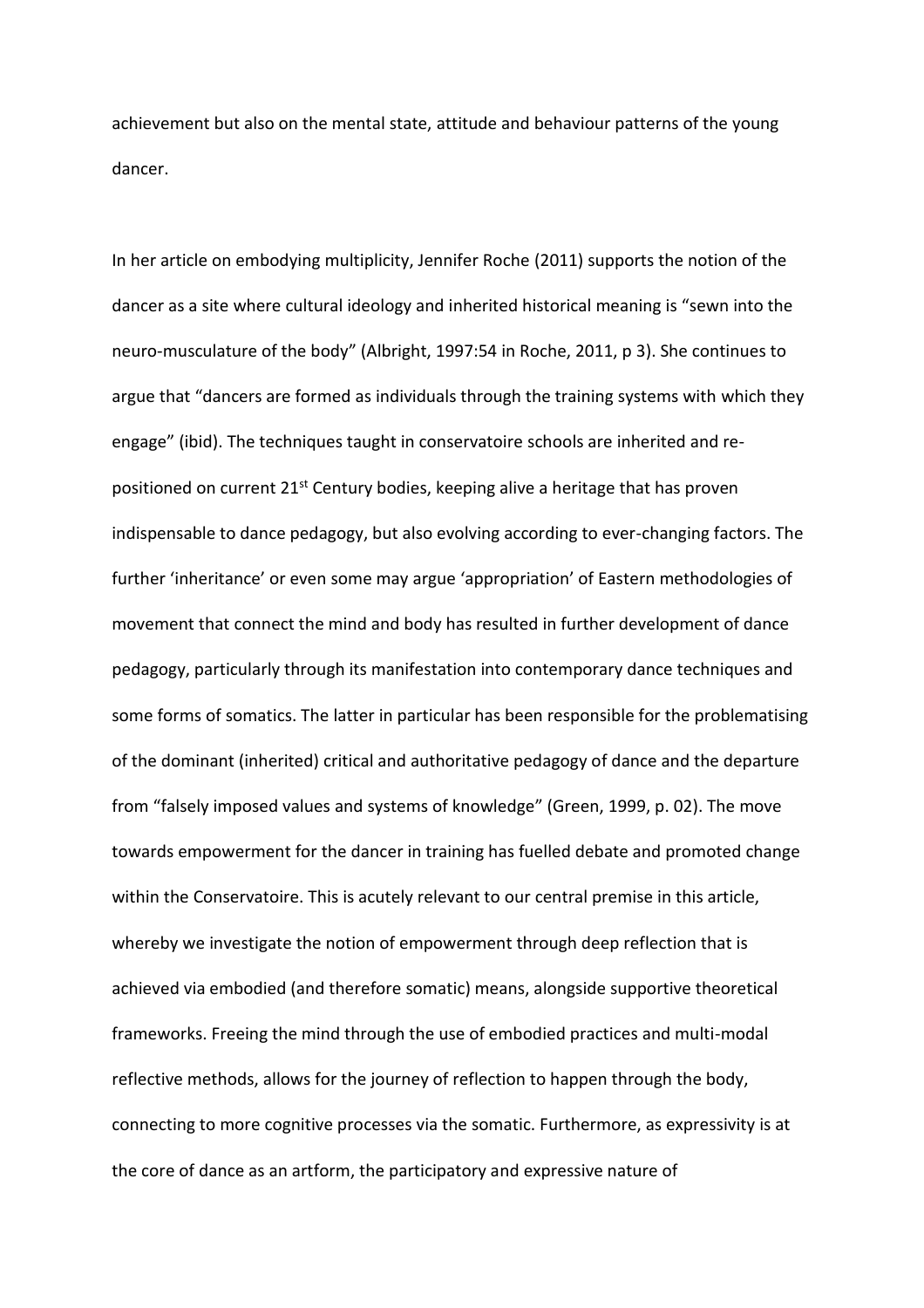creative/embodied reflection and potentially allow for pre-conditioned and "presumed ideas of what the body should be and do" (Green, 1999, p. 4) to be un-picked for the purpose of empowerment of the student dancer.

By interrogating the reflective processes that dancers in training engage in and investigating the ways in which we can innovate this practice, we argue that the combination of movement with creative methods facilitates the reflective journey. Using film with both the students and researchers was one way in which we achieved this. The camera gave the participants the opportunity to take control and to explain and perform their own individual experience of reflexivity through the embodied exercises (Guillemin & Drew, 2010). Film was used as a tool for teaching reflective practice, and the making of a film is literal way of displaying the embodied person beyond the text or research observations. Film allows the data to affect or 'haunt' (Wilson, 2018) the audience by giving them access to the participants' embodied and emotional experiences. With the anthropological themes of intersubjectivity and reflexivity guiding the filming and editing, learning through embodied practice was not only observed, but felt, through the filming (Alvesson & Sköldberg, 2017; Jackson, 1998). The ethnographic film creates a somewhat unbiased space of interpretation and witnessing that the text, post-research, may not (Pink, 2009).

Deeper reflection can be achieved through embodied (reflective) practice, on an individual and collective level, for the dancer(s) in training, un-veiling the body's stories, and valuing the subjectivity of the process. This in turn can de-objectify the student's body from the constraints of (only) the "outward appearance" (Green, 1999, p. 53) and shift importance to notions of (re)presentation to a sense of "inner authority" (ibid.). This project from its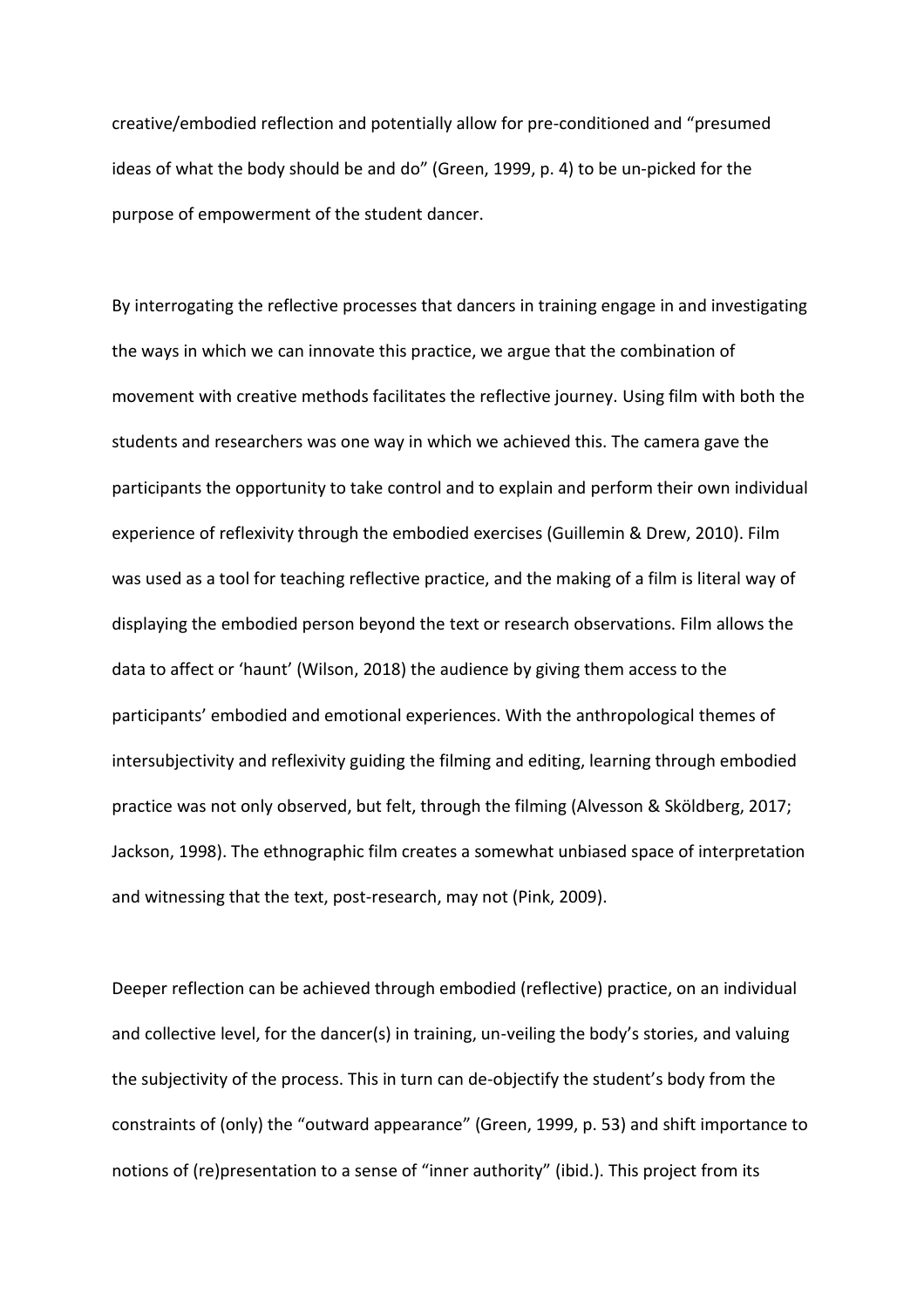inception, through its practical experimentation with second year undergraduate students at Rambert School of Ballet and Contemporary Dance, has stood firmly on the position that somatic inspired pedagogy enables dancers to embed theory, concepts and ideas in an embodied way, and therefore arrive at more refined conclusions about their technical and behavioural practice. This, alongside the professionally driven need for self-efficacy and resilience, contributes to the further need for a dance pedagogy that promotes deeper reflection (not merely rumination) and the ability to use the knowledge derived from that for self-regulation.

Creativity, and creative learning in the broader sense can be conduits for the arrival to such self-regulation, whereby the trainee dancer can carefully analyse embodied experience in order to arrive at new knowledge about self and practice. A somatic approach to reflection lends itself to developing self-regulation, which is particularly useful in relation to the ͞increasing vagueness of boarders between art forms͟ [\(Sööt](https://www.researchgate.net/profile/Anu_Soeoet) & Viskus 2014, p. 1200) and therefore the multiplicity of demands on the dancer. Dance as an art form has expanded to invite many creative practices into its own processes, that dancers are required to engage with. These can include varied activities, from extensive improvisation, to using text, engaging with technology, amongst many others, and it is our firm belief that dance pedagogy can embrace this further by utilising multi-modal and embodied reflection. This link is based on the premise that dance education can engage the trainee dancer with a multiplicity of avenues into reflective discovery and use somatic practice to arrive at states less 'controlled' by technical restraints. The resulting self-regulation and awareness and the varied experiences this will offer will allow for greater ability to deal with the multiplicity of expressive and artistic processes. This is supported by **Sööt & Viskus (2014)** in their review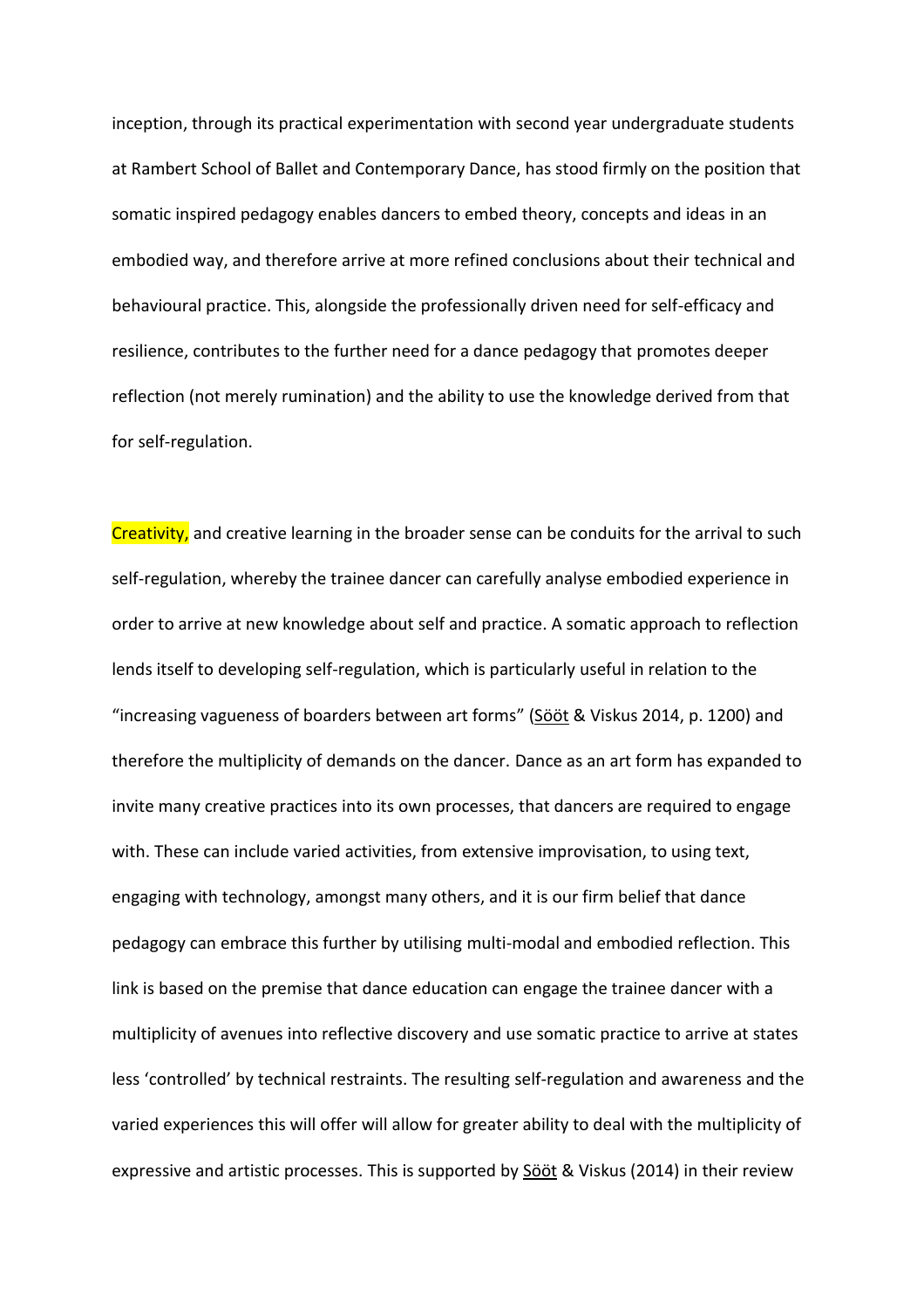of 21<sup>st</sup> Century dance pedagogy by the assertion that "individuality, creativity and [a] subjective approach towards the learner and the learning process have an essential role to play" (p1200). It is not enough to teach the skills required for a virtuosic body, without working towards revealing the individual reflective narratives that underpin the learning, training and creative experiences of the young dancers. Though it might be useful to share specific questions that enabled these narratives to become revealed, such an approach detracts from the individualised nature of the work, and increases the possibility that the reflective process becomes rote, a process of answering questions rather than increasing self-awareness. Through the utilisation of embodied and multi-modal reflective processes with dancers in a conservatoire environment we can begin to work towards the notion that an open dialogue with self and a more inclusive pedagogy of dance  $-$  one that aims to "support the individual's general development on the background of acquiring dance technical and compositional knowledge and skills" (Sööt & Viskus, 2014, p1200).

We locate the philosophy of reflection within the somatic, in order to use it as a catalyst for enhanced self-awareness, as well as transformed behaviour towards the practice of dance. Classical and Contemporary techniques inscribe the body with behavioural patterns which are often rooted in extrinsic feedback from the master-teacher and the mirror. This feedback narrative can in turn detract from intrinsic awareness and potentially instil a passivity in the student. The underlying reason for unpicking the teaching and learning process within conservatoire dance training is to discover innovative methodologies to revolutionise the ways the students 'see' themselves as well as understand their training. We feel that reflecting on self (away from the image of the body's aesthetic reflection) and on self within an ensemble is vital to understanding practice, strengths and limitations,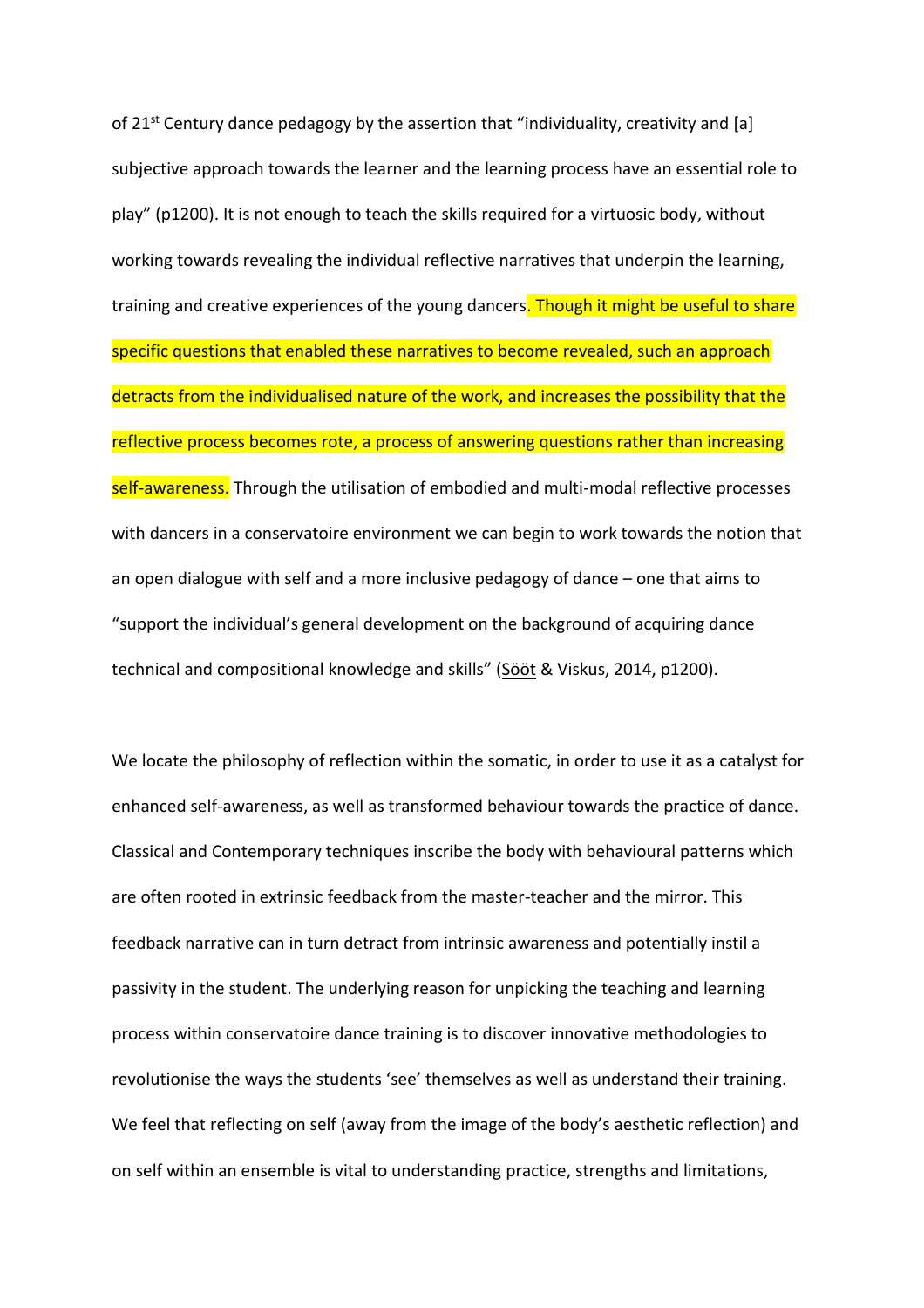behaviours, relationships. We achieved this through using models such as an adaption of Brookfield's (1995) four lenses, where we asked the students to reflect from their own point of view, through the lens of their colleague within their ensemble, through the lens of an audience, and through a theoretical lens of the students' choosing. How do we then identify, acknowledge and evaluate our practice, and furthermore our behaviour within a creative or training process? How do we imbue this with the notion of professionalism that permeates the training we provide at conservatoire level?

True to reflective practice itself, the embracing of different creative avenues, and therefore perspectives, towards reflection enriches the toolbox of the dancer and points towards individual and collective enhancement of awareness. Awareness of practice through multimodal creative means of reflection can in turn, positively influence and strengthen dance pedagogy as a whole. This also offers the educational experience of dance training a balance between skills-driven instruction with a more open-ended exploration in which the dancers in training may need to become more tolerant of unpredictable outcomes which are not just based on technical development. The dance pedagogic model can be diversified significantly by utilising creative and artistic methods for reflection. Moreover, the diverse cultural traditions within the dance conservatoire demographic predetermines varied understandings of, and tolerances to, the value of reflective practice. By utilising creative and artistic methods, the cultural and language barriers that may prevent the 'translation' from practice to language are eased.

The training of a reflective 'thinking dancer' can be significantly enhanced by regular engagement with reflective practice, guided and self-directed, that leads to the unveiling of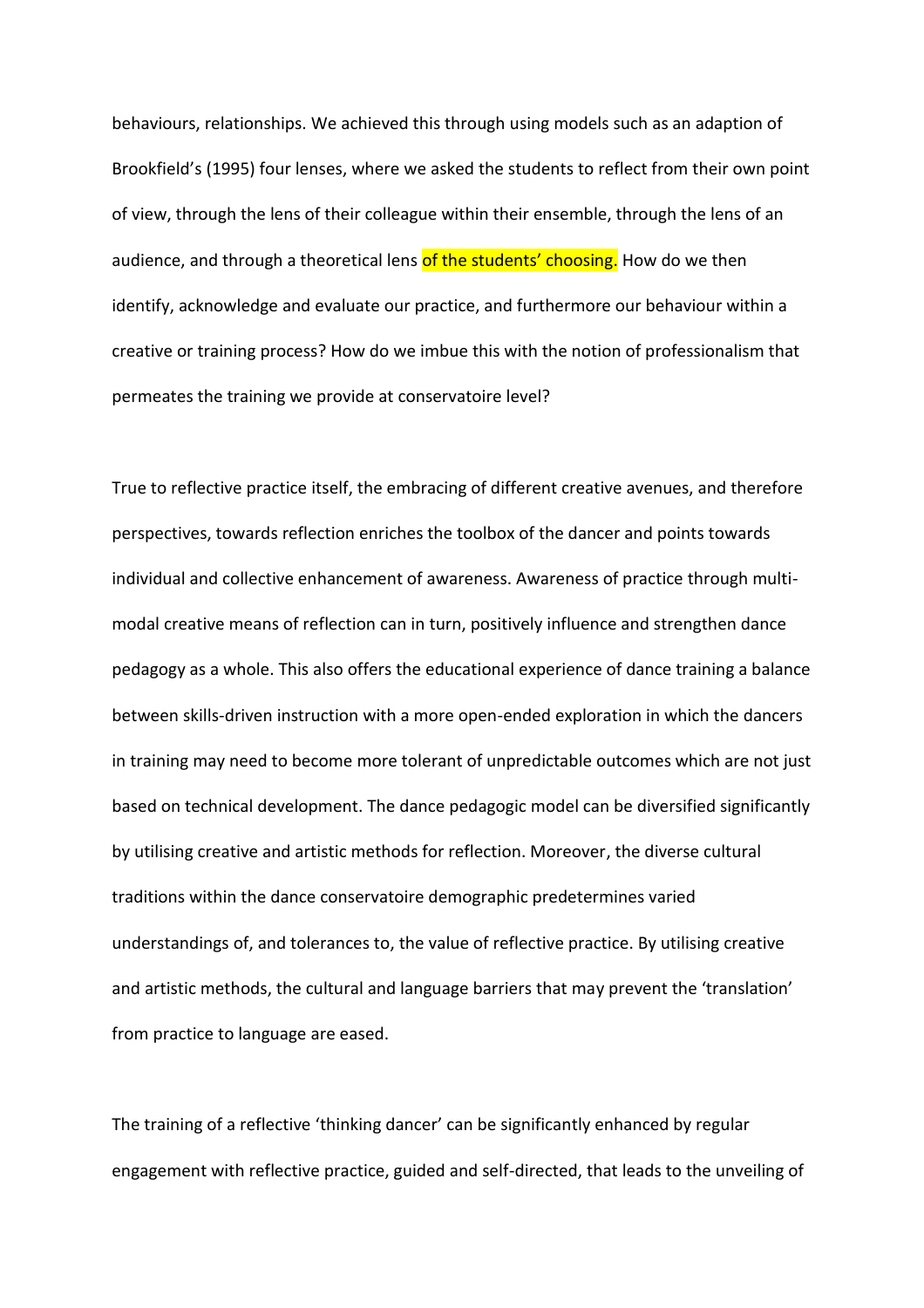behaviours and attitudes towards training and towards dance practice as a whole. Through this experimental process we can conclude that unless reflective practice training is given an equal value to technical training, and if this is done through creative and embodied means, we can innovate dance pedagogy in a way that allows the young dancer to be more empowered by their engagement with self-knowledge. Equally, the sharing of the discoveries and knowledge generated from deeper reflection can reveal new connections within the ensemble and strengthen relationships, as well as allow for a more democratic dialogue between learner and teacher. How young dancers learn to 'tell the tales' of their embodied experiences and are able to combine reflection in, on and for action, is directly linked to the pedagogic model. By guiding young dancers to discover the meanings and knowledge generated through embodied practice, and more importantly to discover ways of capturing them, we can begin to further innovate dance pedagogy within the conservatoire, empowering teachers and learners to articulate somatic/bodily narratives and arrive at a clarity of purpose within training. This also means an enhanced awareness of personal narratives for young dancers, discovered through reflective practice, which can in turn contribute to the strengthening of the links between personal and dance identity.

Furthermore, discovering this interrelationship through the body, rather than beginning reflection from a cognitive standpoint, promotes a level of inclusivity. The body, rather than verbal language, is the starting point and the arrival point, through the reflective process of bringing conscious self-awareness to the body, and the journey back to the 'soma' can be captured in a multiplicity of ways that do not interfere with the essence of the dance experience which is predominantly somatic. Through this experiment we were keen to guide the Rambert School dancers to discover meaning through reflective practice.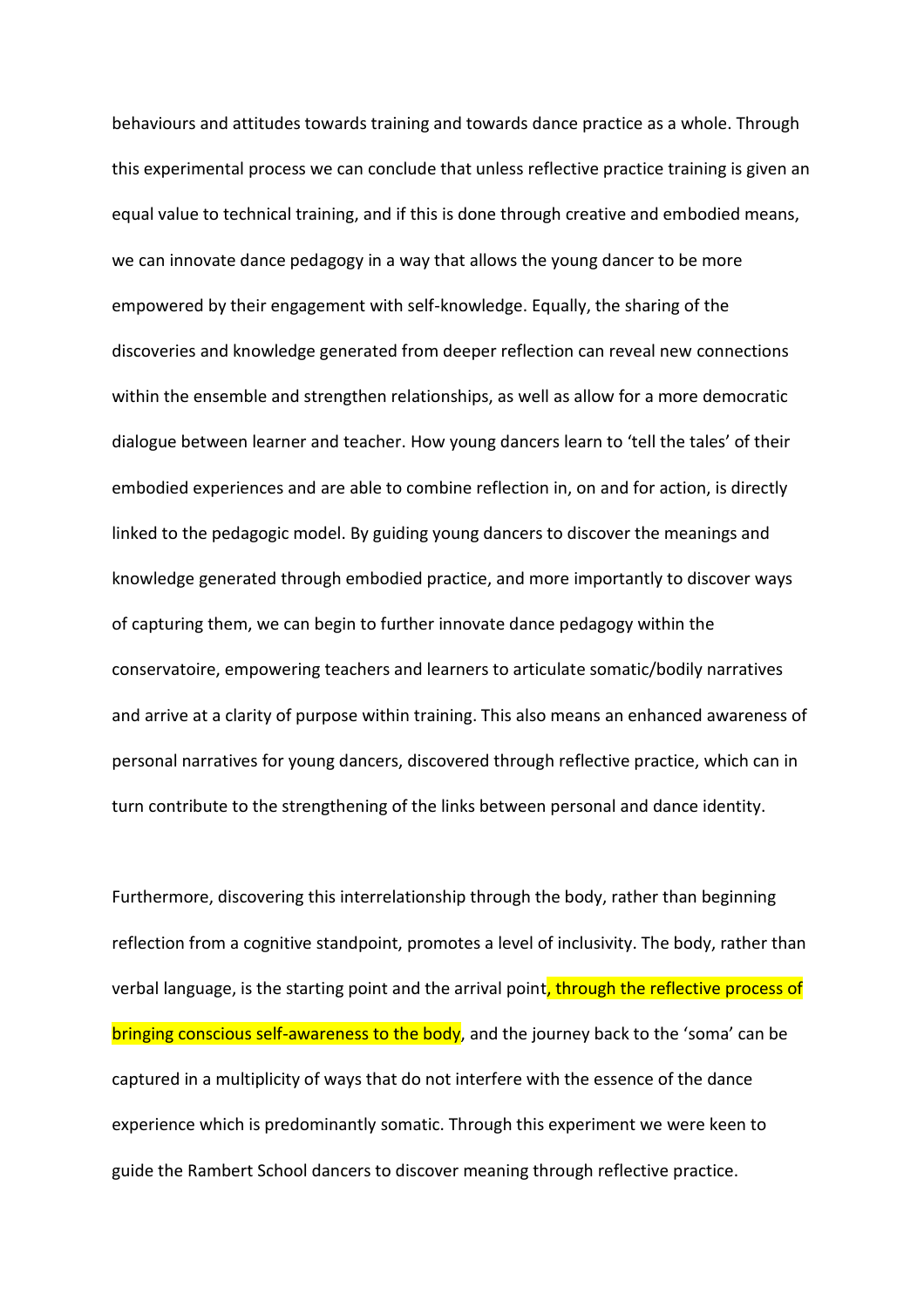Embodied knowing cannot always be articulated easily as its origins are ephemeral, and so by engaging with non-disruptive methodologies of creative reflection through a variety of artistic means we can begin to capture the transitory nature of dance experience.

### References

- Adler, J. (2002). *Offering from the Conscious Body The Discipline of Authentic Movement.* Rochester, Vermont: Inner Traditions.
- American Dance Therapy Association (2015), *What is Authentic Movement?* Available at: <https://adta.org/2015/08/18/what-is-authentic-movement/>[Accessed: 30th June 2018]
- Alvesson, M., & Sköldberg, K. (2017). *Reflexive methodology: New vistas for qualitative research*. Sage.
- Barrett, E., & Bolt, B. (Eds.). (2010). *Practice as research: Approaches to creative arts enquiry.* London: IB Tauris & Co.

Redacted. (2017). *Althaia Films*. Retrieved from Althaia Films:

https://sonderfilm.wordpress.com/

Bleakley, A. (1999). From reflective practice to holisitic reflexivity. *Studies in Higher Education, 24*(3), 315 - 330.

Brookfield, S. (1995). *Becoming a critically reflective teacher.* San Fransisco: Jossey Bass.

Redacted & Redacted, J. (2018). Creativity and playfulness in higher education research. In M. Tight, & J. Huisman (Eds.), *Theory and method in higher education research: Volume 4.* Bingley: Emerald.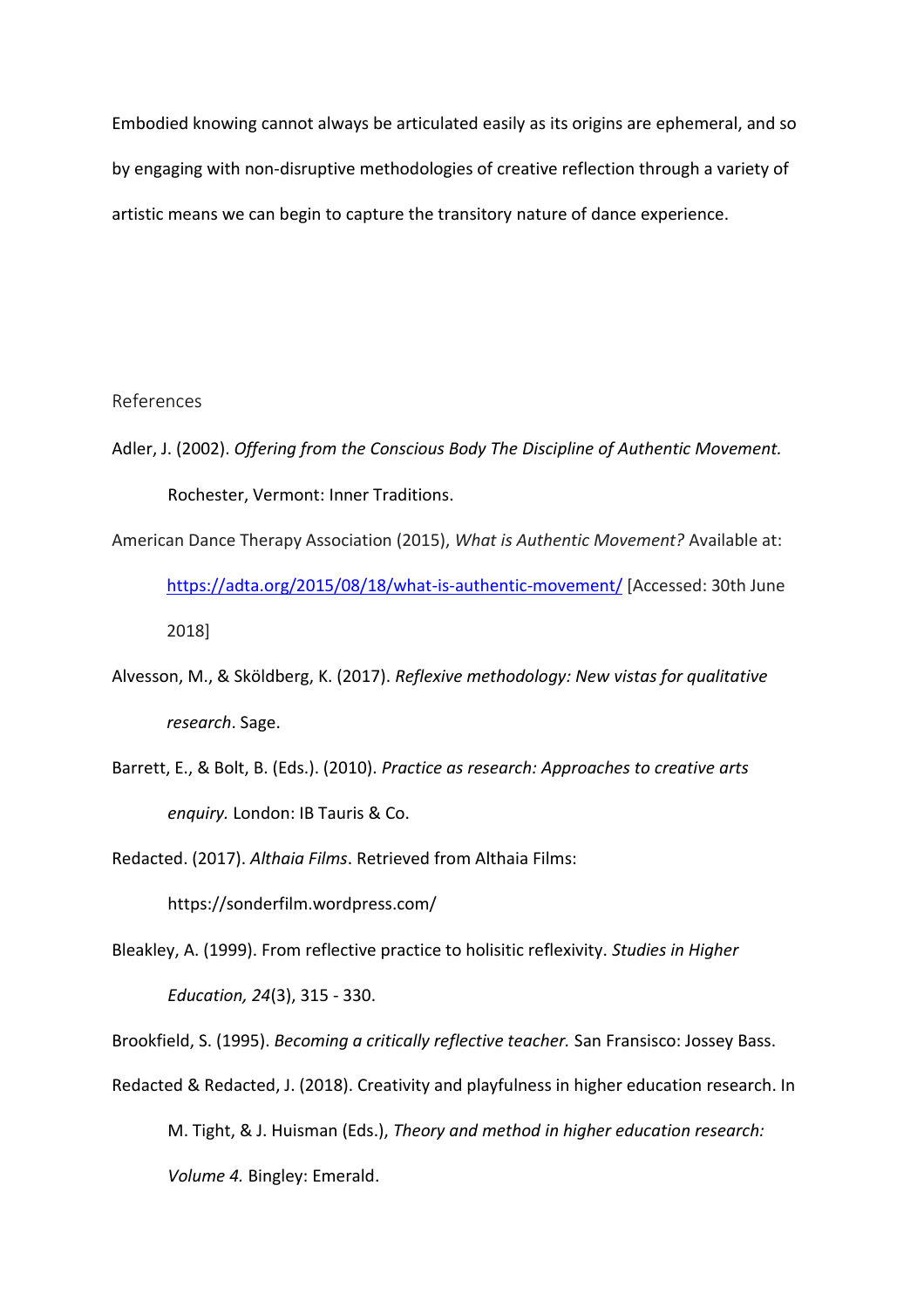Redacted, Jafferani, A., & Pattarwala, V. (2018). Partnership in teacher education: developing creative methofs to deepen students' reflections. Journal of Educational Innovation, Partnership and Change, 4(1). doi:DOI: 10.21100/jeipc.v4i1.747

Bruni, B. (2002) 'Jean Rouch: Cinéma-vérité, Chronicle of a Summer and The Human Pyramid', senses of cinema, (19). Available at: HYPERLINK "http://sensesofcinema.com/2002/feature-articles/rouch/" \h

http://sensesofcinema.com/2002/feature-articles/rouch/ [Accessed: 1<sup>st</sup> May 2018]

- Calderhead, J. (1989). Reflective Teaching and Teacher Education. Teaching and Teacher Education, 5(1), 43 - 51.
- Clarkeburn, H., & Kettula, K. (2012). Fairness and using reflective journals in assessment. Teaching in Higher Education, 17(4), 439 - 452.
- Clegg, S. (1999). Professional Education, reflective practice and feminism. International Journal of Inclusive Education, 3(2), 167 - 179.
- Clegg, S., Tan, J., & Saedidi, S. (2002). Reflecting or Acting? Reflective Practice and Continuing Professional Development in Higher Education. Reflective Practice, 3(1),  $131 - 146.$

Coogan, J. (2016). Practicing dance: A somatic operation. Berlin: Logos.

- Dewey, J. (1933). How We Think: A Restatement of the Relation of Reflective Thinking to the Educative Process. (A. Pollard, Ed.) Boston: D.C. Heath.
- Duffy, C. (2016). ICON: Radical professional development in the conservatoire. Arts & Humanities in Higher Education, 15(3-4), 376-385. Eglinton, K. A., (2013) Between the Personal and the Professional: Ethical Challenges When Using Visual Ethnography to Understand Young People's Use of Popular Visual Material Culture. Young 21(3) 253-271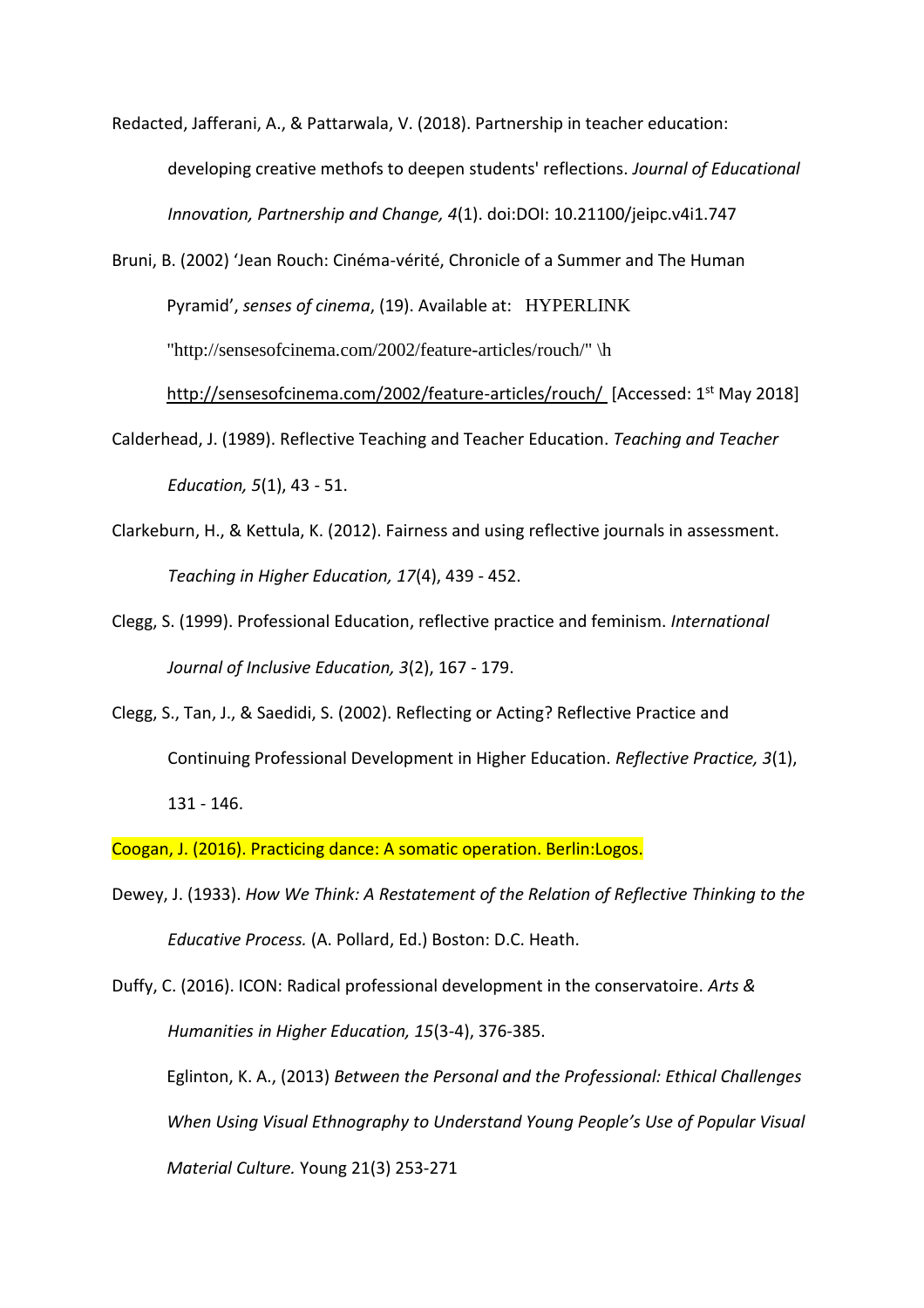- Ellingson, L. L. (2006). Embodied knowledge: Writing researchers' bodies into qualitative Health research. Qualitative Health Research, 16(2), 298-310.
- Elliott, D., & Culhane, D. (Eds.). (2016). A Different Kind of Ethnography: Imaginative Practices and Creative Methodologies. University of Toronto Press.
- Farnell, B. (2011) 'Theorizing "the Body" in Visual Culture', in Made to Be Seen; Perspectives in the History of Visual Anthropology. Chicago and London: University of Chicago Press, pp. 139-158.
- Frank, A. W. (2013). The Wounded Storyteller: Body, Illness, and Ethics (2<sup>nd</sup> ed.). Chicago: University of Chicago Press.
- Gaunt, H. (2016). Introduction to special issue on the reflective conservatoire. Arts & Humanities in Higher Education, 15(3-4), 269-275.
- Guillaumier, C. (2016). Reflection as creative process: Perspectives, challenges and practice. Arts & Humanities in Higher Education, 15(3-4), 353-363.
- Guillemin, M., & Drew, S. (2010). Questions of process in participant-generated visual methodologies. Visual Studies 25(2), 175-188
- Green, J. (2001). Socially Constructed Bodies in American Classrooms. Research in Dance Education, 2(2), pp. 155-173
- Green, J. (1999) Somatic authority and the myth of the ideal body in dance education, Dance Research Journal, 31(2), pp. 80-100.
- Hatton, N., & Smith, D. (1995). Reflection in Teacher Education: Towards Definition and implementation. Teaching and Teacher Education, 11(1), 33-49.
- Hefferon, K., & Ollis, S. (2006). 'Just Clicks': an interpretative phenomenological analysis of professional dancers' experience of flow. Research in Dance Education, 7(2), 141-159.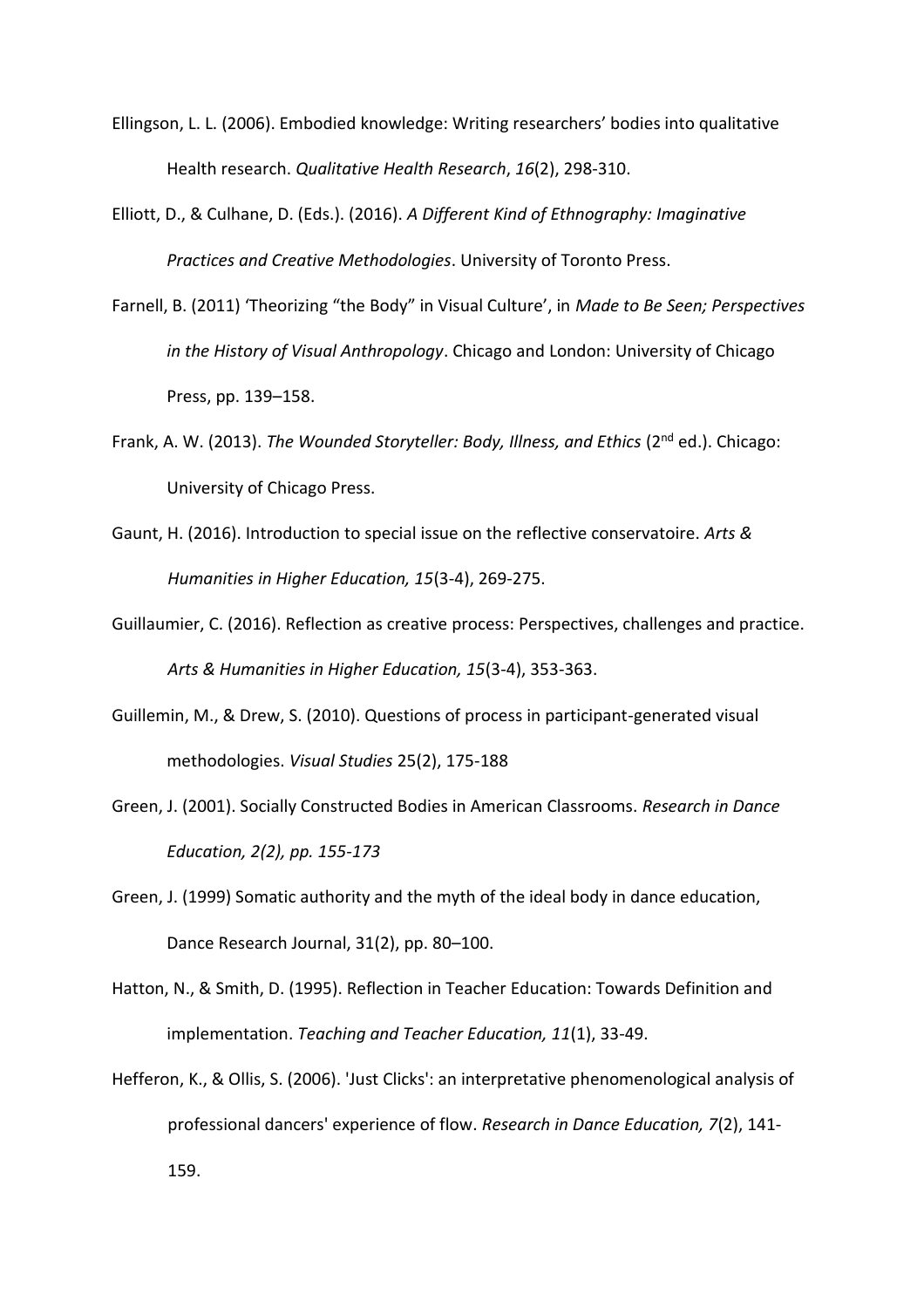Hickson, H. (2011). Critical reflection: reflecting on learning to be reflective. *Reflective Practice, 12*(6), 829 - 839.

Imel, S. (1992). Reflective Practice in Adult Education. *ERIC Digest*.

- Ixer, G. (1999). There's No Such Thing As Reflection. *British Journal of Social Work, 29*, 513 527.
- Jay, J., & Johnson, K. (2002). Capturing complexity: a typology of reflective practice for teacher education. *Teaching and Teacher Education, 18*, 73 - 85.
- Jackson, M. (1998) *Minima Ethnographica. Intersubjectivity and the Anthropological Project*. Chicago and London: The University of Chicago Press.
- Joireman, J., Parrott III, L., & Hammersla, J. (2002). Empathy and the Self-Absorption Paradox: Support for the Distinction between Self-Rumination and Self-Reflection. *Self and Identity, 1*(1), 53 - 65.
- Kara, H. (2015). *Creative Research Methods in the Social Sciences: A Practical Guide*. Bristol: Policy Press.
- Redacted (2016). An embodied perpspective on judgements of written reflective practice for professional development in Higher Education. *Reflective Practice: International and Multidisciplinary Perspectives, 17*(1). DOI:10.1080/14623943.2015.1123688
- Redacted (Ed.). (2019). *Conversations on embodiment across higher education: Teaching, research and practice.* Abingdon: Routledge.
- Redacted & Bailey, R. (2013). Reflection, Reflective Practice and Embodied Reflective Practice. *Body, Movement and Dance in Psychotherapy, 8*(3), 160 - 171.
- Leijen, A., Lam, I., Wilschut, L., & Simons, P. R.-J. (2009). Difficulties teachers report about students' reflection: lessons learned from dance education. *Teaching in Higher Education, 14*(3), 315 - 326.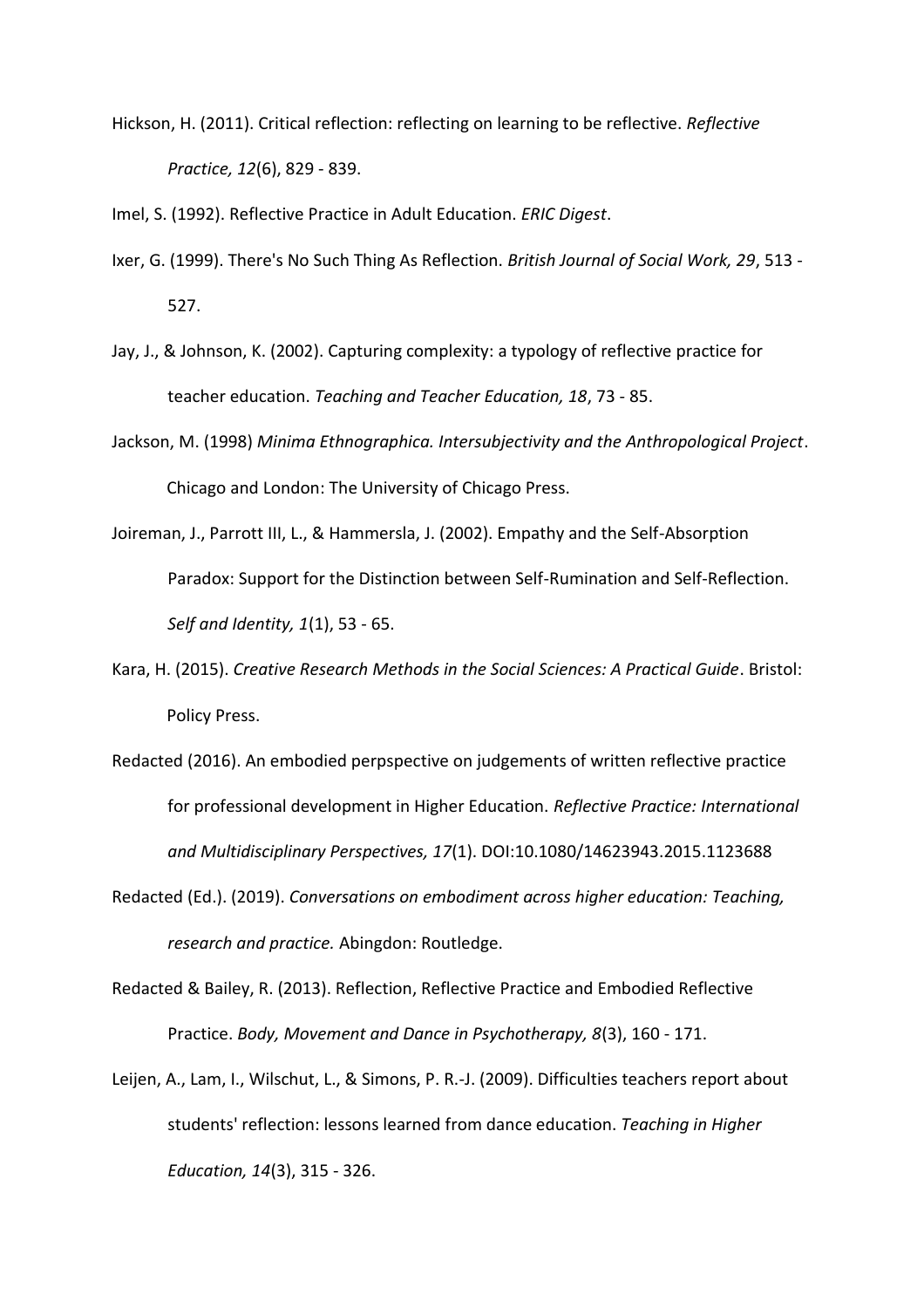- Lischetzke, T., & Eid, M. (2003). Is Attention to Feelings Beneficial or Detrimental to Affective Well-Being? Mood Regulation as a Moderator Variable. *Emotion, 3*(4), 361 - 77.
- Macfarlane, B., & Gourlay, L. (2009). The reflection game: enacting the penitent self. *Teaching in Higher Education, 14*(4), 455 - 459.
- Mason, J., & Davies, K. (2009). Coming to our senses? A critical approach to sensory methodology. *Qualitative Research*, *9*(5), 587-603.
- McArdle, K., & Coutts, N. (2003). A Strong Core of Qualities a model of the professional educator that moves beyond reflection. *Studies in Continuing Education, 25*(2), 225 - 237.
- Meier, B., Schnall, S., & Schwarz, N. B. (2012). Embodiment in social psychology. *Topics in Cognitive Science, 4*(4), 1 - 12.
- Meyer, M., & Wood, L. (2016). A critical reflection on the multiple roles required to facilitate mutual learning during service-learning in Creative Arts education. *Teaching in Higher Education*. DOI:10.1080/13562517.2016.1221808
- O'Sullivan, M., Tannehill, D., & Hinchion, C. (2008). *Teaching as Professional Enquiry.* Limerick: University of Limerick.
- Pink, S. (2015). *Doing Sensory Ethnography*. (2nd ed.). London: SAGE.
- QAA. (2015, July). *Subject benchmark statement for dance, drama and performance.* Retrieved April 27, 2018, from The Quality Assurance Agency for Higher Education: [http://www.qaa.ac.uk/en/Publications/Documents/SBS-Dance-Drama-Performance-](http://www.qaa.ac.uk/en/Publications/Documents/SBS-Dance-Drama-Performance-15.pdf)[15.pdf](http://www.qaa.ac.uk/en/Publications/Documents/SBS-Dance-Drama-Performance-15.pdf)
- Roche, J. (2011). Embodying multiplicity: The independent contemporary dancer's moving identity. *Research in Dance Education, 12*(2), 105-118.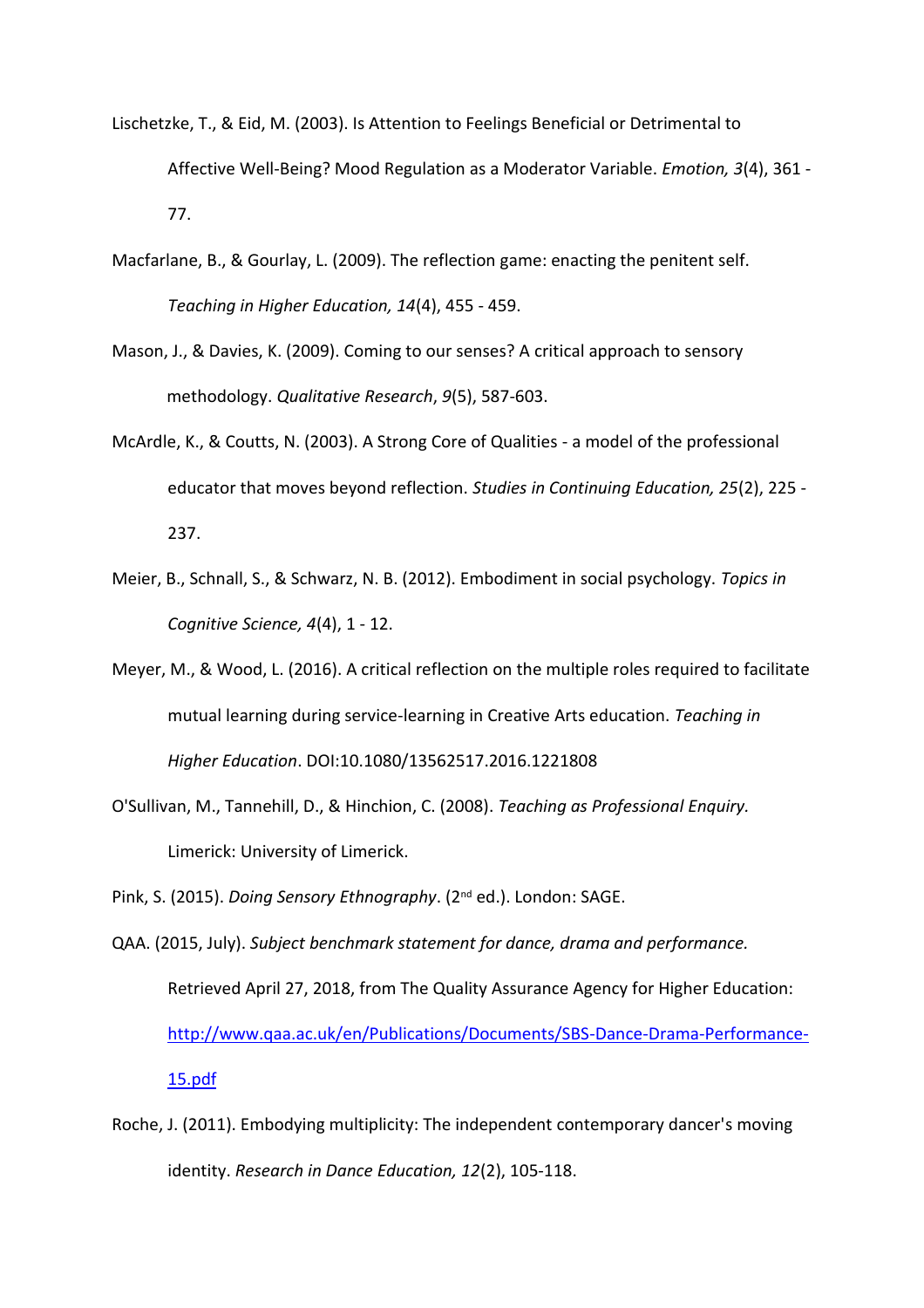- Russell, T. (2005). Can reflective practice be taught? *Reflective Practice: International and Multidisciplinary Perspectives, 6*(2), 199 - 204.
- Ryan, M. (2011). Improving reflective writing in higher education: a social semiotic perspective. *Teaching in Higher Education, 16*(1), 99 - 111.
- Sager, P. (2018). *Witness Consciousness and the Origins of a New Discipline | Journal of Authentic Movement & Somatic Inquiry*. [online] Authenticmovementjournal.com. Available at: http://www.authenticmovementjournal.com/?p=1145 [Accessed 1 Jul. 2018].
- Selkrig, M. & Keamy, R. (2017) Creative pedagogy: a case for teachers' creative learning being at the centre, Teaching Education, 28:3, 317332, DOI: HYPERLINK "https://doi.org/10.1080/10476210.2017.1296829" 10.1080/10476210.2017.1296829
- Schon. (1987). *Educating the reflective practitioner: Toward a new design for teaching and learning in the professions.* San Francisco: Jossey-Bass.
- Sheets-Johnstone, M. (2009). *The Corporeal Turn: An Interdisciplinary Reader.* London: Imprint Academic.
- Sheets-Johnstone, M. (2010a). Kinesthetic experience: understanding movement inside and out. *Body, Movement and Dance in Psychotherapy, 5*(2), 111 - 127.
- Sheets-Johnstone, M. (2010b). Why is Movement Therapeutic? *American Journal of Dance Therapy, 32*, 2 - 15.
- Smears, E. (2009). Breaking old habits: professional development through an embodied approach to reflective practice. *Journal of Dance and Somatic Practices, 1*(1), 99 - 110.